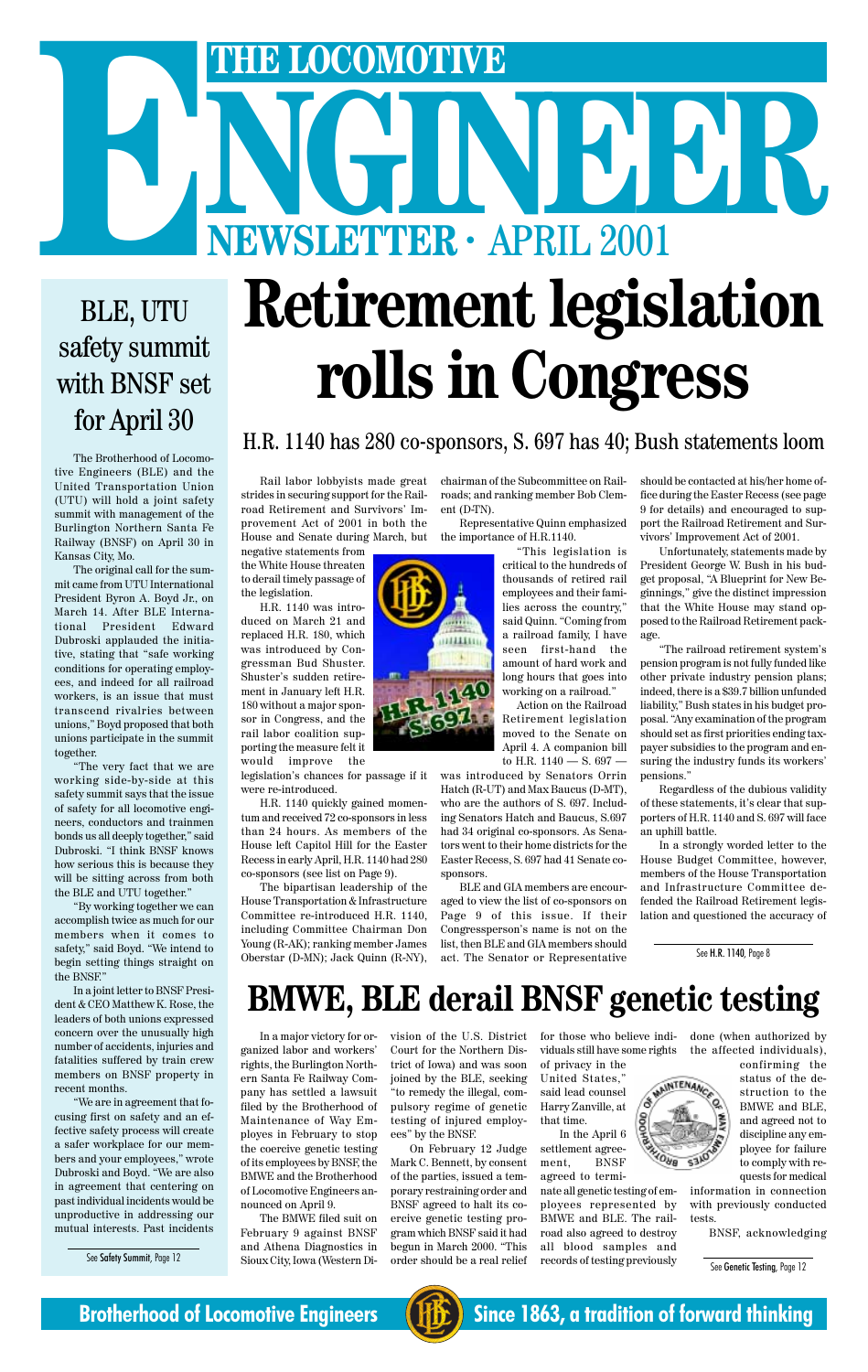Here is the list of official international delegates to the Seventh Quinquennial Convention of the Brotherhood of Locomotive Engineers, as reported by BLE divisions at press time.

The convention is scheduled for September 24-28 at the Fontainebleau Hotel in Miami, Fla.

Information packets will be going out to all delegates around May 1, and delegates also will have their own area on the website shortly.

This list is published in the *Locomotive Engineer Newsletter* as required by Section 18, Paragraph (g) of the BLE's Constitution & Bylaws.

Names of delegates representing the ATDD were not available at press time.

All BLE divisions are listed below in numerical order, followed by the delegate's name.

### **BLE divisions announce ID convention delegates**

1. J. J. Kwiat 2. D. T. Fernald 3. M. W. Fitzgerald 4. C. F. Kopf 5. J. R. Saunders 6. K. T. Christians 7. D. A. Randolph 8. C. W. Lynch 9. D. W. Klaus 10. R. W. Marshall, Jr. 11. M. B. Kenny 12. D. Raptis 13. C. E. Sheets 14. E. J. Scher 15. D. M. Vawter 17. S. J. Tuck 18. R. J. Langhauser 19. R. P. Novasky 20. D. L. O'Connell 21. D. T. McClain 22. A. S. Ortiz, Jr. 23. J. J. Dew 24. M. D. Whitchurch 25. T. B. Dawson 26. J. A. Diehl, Sr. 27. B. J. Lemay 28. J. C. Hurst 29. F. D. Koshak 30. R. J. Love 31. K. L. Liggett 32. B. D. Oliver 33. T. C. Tindol 34. J. T. Claytor 35. D. E. King 36. D. R. Morehead 37. L. M. McGlothlin 38. W. L. Hardbarger 39. F. M. Campbell 40. C. R. Evans, Jr 41. W. M. Pulley 42. G. B. Rice 44. R. R. Baxter 45. W. D. Stewart 46. W. J. Lyons 47. C. A. McDowell 48. J. P. Watson 49. J. W. Hinely 50. J. E. Howard 51. D. H. Hansen 52. F. M. Cox 53. J. P. Chappelle 54. G. J. Brink 55. D. L. Eckersley 56. D. W. Hannah 57. J. P. Burgess 58. J. R. Clark 59. C. A. Leisey

60. S. P. Holliday 61. R. L. Law, Jr. 62. W. D. Phillips 63. R. E. Bernash 64. L. J. Wall 65. G. E. Welker 66. R. L. Morales 67. D. J. Jackson 68. N. Terentieff 69. J. P. Regan 70. D. E. Corfield 71. S. J. Bruno 72. J. D. Brown 73. S. H. Martin 74. J. C. Rupp 75. S. A. Haynes 76. W. T. Parson 77. J. D. McMahon, Jr. 78. L. S. Whittaker 79. H. H. Proebstl 80. R. T. Holt 81. R. S. Schneider 83. T. J. Buyan 84. M. G. Parks 85. R. S. Cogburn 86. C. W. Davis 87. R. W. Guard 88. W. P. Elliott 89. D. Gollain 90. T. D. Baker 91. A. Picard 92. C. R. Rosenthal 93. L. Q. Kimball 94. L. F. Kemper 95. C. R. Bush 96. D. W. Davidson 97. J. M. Shifflett 98. R. J. Helm 99. J. R. Wood 100. E. L. Dowdy 101. J. D. Worles 102. M. J. Thomas 103. R. A. Turner 104. D. W. May 106. S. D. Martin 107. M. R. Littlejohn 108. L. J. Kline 109. J. W. Jackson 110. M. C. Hester 111. S. J. Szufnarowicz 112. B. E. Cushing 113. R. Blackwood 114. S. D. Ritter 115. J. A. Thompson 116. E. C. Pickell 117. B. D. Halsey 118. R. P. King 119. E. T. Walsh, Sr. 120. J. S. Elmore 121. F. E. Parks 122. J. W. Tibble 123. M. W. Zody 124. T. A. Reed 125. M. L. Elsberry 126. E. L. Pruitt 127. T. F. McGrath 128. E. S. MacKinnon 129. L. R. Sanders 130. R. A. Lyon 131. H. A. Balough 132. R. D. Welter 133. D. L. Geisler 134. C. L. Holland 135. J. C. Edwards 136. D. C. Pearce 137. J. Fillion 138. A. W. MacNaughton 139. R. J. Sikorski 140. D. S. Bailey 141. J. A. Salisbury

142. P. F. Nealon 143. J. M. Underwood, Sr. 144. R. E. Barnes 145. D. G. Miles 146. C. P. Kubovcsak 147. M. E. Porter 149. M. J. Saxton 150. D. A. Browning 151. B. D. Haines 152. A. L. Tinney 153. S. D. Bruns 154. B. S. DuBois 155. R. E. Jennings 156. T. E. Hudson 157. P. J. Norton 158. L. L. Klock 159. W. M. Copp 160. S. J. Randolph 162. C. I. Smith 163. R. E. DeLano 164. T. L. Forsell 165. R. L. Perkins 166. J. B. Lee 167. M. D. Fleenor 168. D. C. Robilliard 169. M. W. Henry 170. D. L. Greer 171. T. E. Foran, Jr. 172. T. R. Murphy 173. R. M. Chupka, II 174. P. C. Enenbach 175. J. L. White 176. K. C. Luebke 177. L. R. Hall 178. D. R. Fields 179. J. A. Ellsworth 180. S. S. Schmitz 181. G. K. Gordon 182. G. W. Bell 183. R. D. Flom 184. J. L. Fenlaciki 185. R. M. Richards 186. M. L. Weston 187. D. E. Vaughn, Jr. 188. T. A. Dorin 189. G. R. Caldwell 190. P. D. Henry 191. M. D. Twombly 192. C. H. Fleming, III 193. G. L. Gore 194. M. A. Peterson 195. L. R. Fitterer 196. J. L. Dickerson 197. J. W. Zunker 198. P. L. Wingo, Jr. 199. J. A. Miller 200. T. D. Jared 201. M. L. Bonn 202. T. E. Finnegan 203. A. L. Irby 204. J. T. Bowers 205. R. D. Carter 206. R. A. Cook 207. K. E. Kriegh 208. J. B. Sparks 209. J. W. Reynolds 210. W. A. Poe 211. A. J. Allen 212. S. F. Terrazas 213. B. L. Merriman 214. L. E. George 215. L. H. Fraser 216. H. L. Ash, III 217. M. O. Armentrout 218. S. M. Lewis 219. T. G. Coleman 220. S. J. Carney 221. C. T. Hamilton 222. J. P. Benich 223. M. L. Edwards

224. R. E. Sweet 225. J. R. Hughes 226. B. P. Simon 227. A. J. Chick, Jr. 228. J. R. Lance 229. K. H. Sorensen 230. D. W. Mixon 231. W. P. Lulias 232. J. J. Zawada 234. K. A. Miller 235. K. G. Michel 236. J. L. Dayton 237. J. E. Hunter 238. S. J. Golubic 239. W. M. Overton, Jr. 240. P. W. Vickers 241. D. J. Mattson 242. J. W. Hollingsworth 243. R. D. Harding 244. J. J. Vara 245. D. T. Newey 246. R. O. Berry 247. D. J. Doherty 249. M. M. Jarzombek 250. R. L. Smith 251. T. H. Wells 252. M. E. Butcher 253. J. J. Schesny 255. G. R. Murray 256. W. R. Mitchell 257. J. T. Daniels 258. B. Brunet 259. R. J. Praetorius 260. F. E. Lacy 261. R. L. Montgomery, Jr. 262. P. T. Smith, Jr. 263. K. W. Kertesz 264. R. M. Ramos 265. O. K. Creel 267. M. L. Wallace 269. W. F. Duhs, II 271. G. Davidson 272. NOT REPORTED 273. J. D. Reichley 275. O. R. Clark 276. J. A. Sanchez 277. S. S. DeTraci 278. C. R. Gartman 280. J. M. Askew 283. A. G. Ray 284. L. R. James, II 285. J. A. Cargill, Jr. 286. S. J. Hockin 287. R. W. Stainbrook 288. K. N. McDonald 289. C. H. Myers, II 290. W. D. Latuska 291. H. M. Connell 292. R. G. Shaw 294. E. T. Huart, Jr. 295. R. F. Hewitt 298. C. A. Gilchrist 299. H. W. Brantley 301. M. W. Roop 302. W. E. Hook 303. F. Manning 304. D. J. Norman 306. G. A. Rowland 307. R. H. Moore, III 308. J. A. Curran 309. J. H. Rodgers 310. S. A. Kniaz 311. S. M. Vaughan, Sr. 312. R. S. Prone 314. G. P. Mangum 315. K. K. Howry 316. N. G. Roddy 319. R. G. Rioux 320. G. M. Ranson 321. J. L. Saunders, Jr.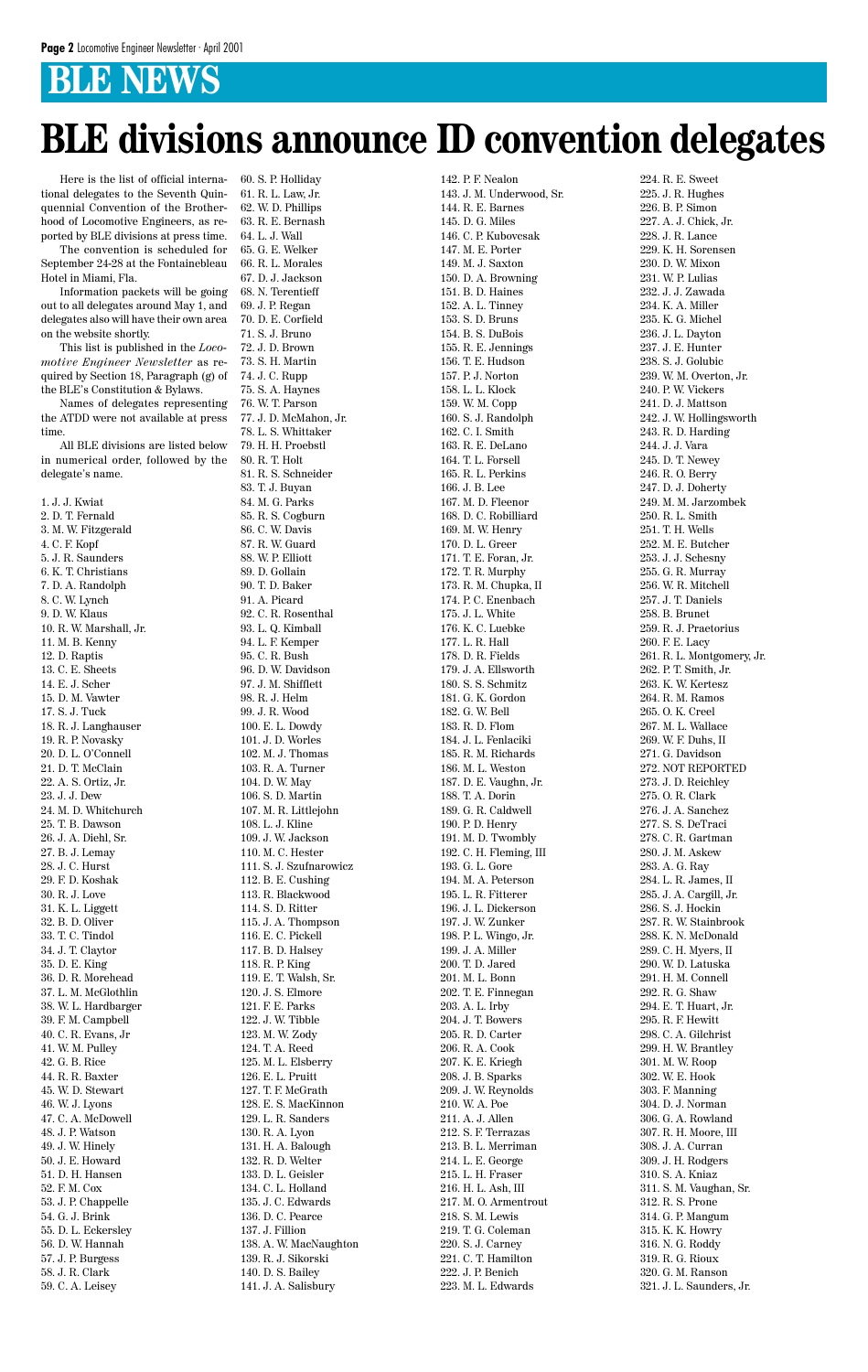### **BLE divisions announce ID convention delegates**

322. D. R. Able 323. W. S. Mauldin, Jr. 325. R. T. Woodruff 326. A. R. Aycock 327. D. C. McMillan 328. D. J. Stone, Jr 329. R. J. Hellman, Jr. 332. D. A. Bowen 333. M. L. Mercier 336. C. R. Brand 337. S. W. Birtles 343. D. M. Beloat 344. B. S. Goodman 348. K. L. Patrick 349. R. B. Jeppson 353. J. F. Hasener, Jr. 354. R. F. Bennett, Jr. 355. A. J. McGunigal 357. T. J. Perkovich 362. D. S. Horstman 364. R. C. Burke 365. G. L. Terry 366. L. R. Jean Louis 369. D. F. Freier 370. D. M. Caniff 373. R. J. Darcy 374. C. S. Gallagher 375. R. D. Wagner 381. L. I. Cole 382. K. F. LeFauve 383. G. N. Harper 385. R. K. Cutlip 386. G. A. Hartley 387. R. A. Vogt, Jr. 390. R. C. Scully 391. K. L. Yocum 392. R. L. Cote 393. M. S. Audsley 394. V. C. Jackson 398. R. P. Kleinsorge 400. B. J. Botone 401. A. G. Scott 402. S. M. Brandenburg 404. P. G. Fessenbecker 405. S. M. McGovern 409. R. C. Taylor 411. A. A. Marrara 415. N. C. Carstenson 421. J. F. Murphy 423. A. C. Winchester 425. D. A. Bednarczyk 426. T. E. Loebig 428. L. A. Pessoni 430. T. R. Williamson 435. C. D. Driggers 439. W. J. Munger 442. B. C. Thompson 443. M. D. Barkdull 444. J. E. Russell 446. P. T. Lynch 447. D. A. Myers 448. D. W. Hall, Jr. 450. B. B. Harry, Jr. 456. T. C. Emory, Jr. 457. K. F. Campbell 458. G. D. Cutright 459. M. A. Grotzinger 462. J. R. Hagar 463. T. G. Mayne 469. R. Theriault 473. W. W. Simpson 474. W. A. Sira 475. M. T. Rogers 476. L. G. English 477. H. J. Hall, Jr. 480. T. H. Bauer 481. S. L. Casto 482. M. E. Shaw 483. T. K. Stolnis 484. C. B. Smith Jr.

778. E. M. McManus 779. W. J. Spriggs, Jr. 780. L. Tremblay 781. J. M. Gibson 782. W. R. Skidmore 786. R. C. Lance 790. P. M. Semenek 791. B. H. Baker 793. J. D. Flegel 794. M. P. Kessler 796. R. D. Ballantyne 800. M. G. Holt 803. R. M. Powell 804. S. W. Hammons 811. B. G. Williams 812. J. M. Karakian 815. R. J. Tague 821. H. R. Gallaher 825. E. J. Gazdewich 827. O. L. Smith 829. W. E. Singleton 830. J. R. Pollard 831. A. L. Cain 832. J. W. Nichol 834. R. A. Holmes 839. M. A. Tonn 840. D. D. Yoder 842. R. A. Woldt 843. G. T. Mac Lean 846. F. J. Huff 847. M. R. Malazdrewich 848. P. R. Wilcox 849. W. B. Hall, III 850. G. N. Faford 851. R. E. Smale 852. C. R. Mann 854. O. H. Boyd 855. D. E. Brummund 857. J. E. Hanson 858. J. N. Callaway 861. R. B. Behrends 863. R. L. Moore 864. R. M. Bayers 867. G. B. Durocher 869. M. R. Goggin 871. C. A. Mosser 873. J. M. Morneault 876. D. M. Knorek 882. T. T. Rauman 885. R. LeClerc 886. R. A. Roux 888. M. A. Turcasso 892. T. A. Frederick 894. C. R. Swain 895. J. E. Morrissey 896. D. J. Anderson 897. R. J. Rorke 898. R. J. Ermet 899. J. W. Graben 900. D. G. Swales 904. M. M. Latoski 910. M. S. Allen 914. W. M. Carlton, II 915. M. F. O'Brien 918. C. E. Huston 919. P. Barrett 920. G. D. Powell 930. T. R. Stoltz 932. A. A. Fountain 934. T. E. Danner, Jr. 937. W. J. Barber 940. M. E. Moyano 944. D. Compton, Jr. 945. R. E. Lee 950. D. G. MacIver 952. F. L. Swenor 954. K. J. Essery 956. S. D. Brownlee 960. P. E. Fournier •

488. B. A. Bower 489. J. L. Wyatt 491. R. L. Martin 494. T. C. Halonen 495. J. B. Smith 496. E. C. Crawford, Jr. 497. R. J. Nunziato 498. G. D. Best 499. D. L. Helander 500. J. D. Mullen 502. R. C. Gibbons 503. J. E. Langley 504. W. G. Stanich 505. W. D. Wood 507. T. L. Stipp 508. R. F. Smithson 510. R. P. McNulty 511. W. E. Knight 512. J. R. Koonce 517. J. J. Quam 518. G. S. Larsen 520. D. L. Hall 521. S. L. Baldwin 523. L. W. Christian 524. S. L. Christian 526. D. A. Dalton 527. R. T. Windsor 528. T. H. Sonier 530. T. D. Briggs 531. B. J. Suir 532. M. E. Mellott 535. A. D. Lockhart 537. S. A. Langston 542. P. P. Hoskins 545. J. K. Evans 547. S. L. Standridge 548. W. A. Hunter 549. L. D. Rice 551. R. S. Avgerinos 552. R. E. Whiddon 553. J. J. Rios 558. R. Poisson 561. J. L. Stockwell 562. R. J. Woodruff 563. G. W. Champness 565. J. R. Hill 566. R. D. Hall 567. R. R. McMillin 569. I. P. Renfro 573. P. E. Robinson 574. B. J. Brown 575. J. F. Appel 577. R. D. Johns 578. J. H. Castleberry 582. W. R. Kruspe 583. B. S. Willows 585. R. E. Rhodes 587. J. R. Dame 590. R. B. Salyers, III 592. W. E. Hill 593. B. C. Jourdan 595. R. J. Dumey 597. H. E. Ring 598. B. W. Fowler 599. L. Metcalf 601. T. E. Roberts 602. A. G. Rapp 604. F. G. Weaver 607. P. T. Maher 609. H. D. Downing 610. C. R. Pinson 612. J. Milam 613. R. D. Gifford 620. M. W. Norris 621. S. J. Sughroue 622. M. J. Thiellen 623. K. N. Confer 624. D. K. Bircher 629. J. O. Frier 631. D. T. Markewich

632. G. C. Merritt, Jr. 636. C. C. Alford 641. M. R. Price 642. R. C. Springer 644. D. Lipsky 646. L. L. DeLoach 647. B. W. Staffield 648. D. Johns 650. M. J. Tyler 654. R. A. Favot 656. D. G. Yackle 657. R. J. Lewis 658. D. J. Lemay 659. D. J. Deubell 660. D. W. Carroll 662. M. Castenada 664. P. A. Doolette 665. T. L. Crompton 667. M. G. Weiss 671. M. R. Muscha 672. D. G. Stewart 674. R. K. Smith 676. R. R. Franks 678. W. J. Fullerton 680. R. A. Kopeck 681. M. R. Carter 682. R. R. Pasquarella 683. R. C. Benedict 684. J. C. Bell 687. D. B. Ransford 689. R. R. McCarten 692. D. R. Reeves 695. M. D. Sauvageau 696. A. E. White, Jr. 698. B. D. Salisbury 699. L. E. Sass 700. J. C. Nee 703. F. W. Blount 706. J. M. Wilson, Jr. 708. L. J. Ewing 713. B. L. Gates 714. J. R. Farren, II 715. R. B. McNally 717. T. D. Davis 721. P. W. Giberson 722. R. Sekermestrovich 723. S. R. O'Donnell 724. C. R. Jones 726. D. A. Keuseman 727. G. E. Rees 728. G. C. Howe 730. A. R. Bilka 735. T. L. Wright 736. R. W. Greer 737. R. T. Horn 739. S. J. Benson 740. D. B. Johnson 742. S. E. Utley 746. R. A. Olson 747. M. L. Grieve 749. G. W. Hoskins 750. B. C. Knowles 751. C. B. Boggs 752. J. W. Curley 753. M. Landry 754. M. A. Collins 755. R. H. Prejean 756. R. L. Taylor 757. R. J. Holden 758. R. E. Etienne 762. J. M. Hunt, Sr. 764. D. G. Poulin 765. D. R. Willard 766. R. J. McIntyre, Jr. 768. J. E. Perkovich 769. M. L. Tanner 775. C. L. Alexander 776. R. Pope 777. J. P. Atchison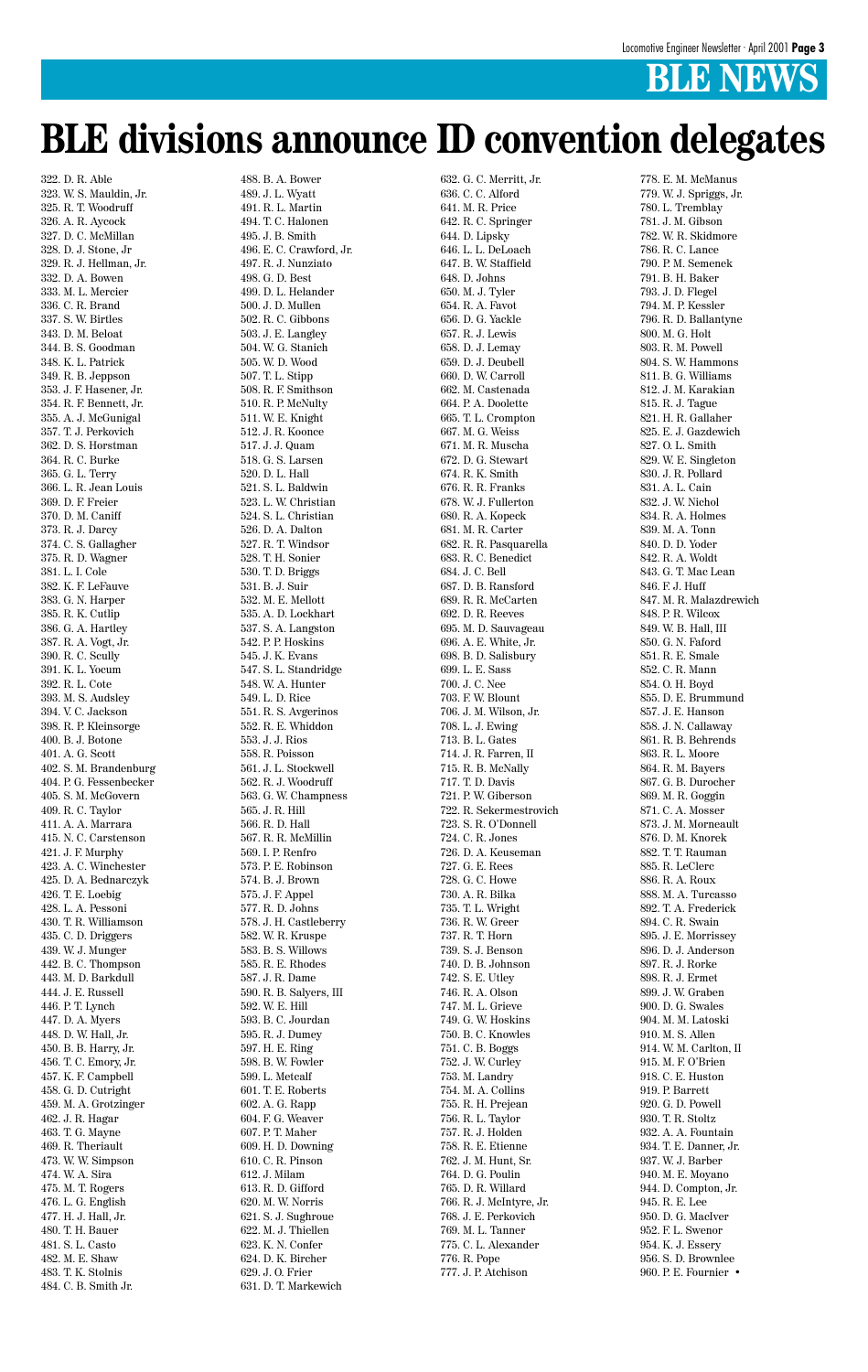In another misguided and biased report, the Amtrak Reform Council on March 20 proposed dividing Amtrak into separate companies — one responsible for train operations, a second governmentowned corporation to oversee tracks and stations, and a third consolidated government oversight agency.

The main flaw with the proposal, however, is that it's been tried in Great Britain — where it failed miserably.

Legislators in Great Britain privatized the country's passenger rail system in the mid-1990s, and in doing so, created one company that runs trains and a second company that maintains track and infrastructure — much like the Amtrak Reform Council suggested for the future of Amtrak.

However, according to the chairman of Britain's Strategic Rail Authority (SRA), Sir Alastair Morton, the nation's rail network is a mess, with passenger trains subject to long delays. The British passenger rail industry has suffered four major fatal accident in three and a half years, and has been accused of putting profit before safety.

"At the center of the (British) railway industry's problems is the division of track from trains which sets up an adversarial relationship between (the track maintenance company) and the train operating companies," according to a recent report in The Economist magazine. "Not only does it mean that the two sides do not work naturally together on day-today matters of maintenance, or on longer-term issues of investment. It also involves many man-hours as each side monitors the other's performance, checking on whether the complex performance schedules have been met."

The solution, according to British railway officials, is to reunite the two companies. Members of the Amtrak Reform Council, ironically, suggest doing just the opposite to Amtrak.

"From their globe-trotting journeys, we would have hoped that ARC members understand that other countries, particularly England, are reeling from the

dire consequences of privatization including the degradation of safety and service. Instead, the ARC majority would steer America down that road as well," said BLE International President Edward Dubroski.

Formed in 1997 to assess the passenger train corporation's future, the ARC made four basic recommendations in its second annual report, issued on March 20:

• Separate the Northeast Corridor into an authority that would concentrate on upgrading infrastructure.

• Divide Amtrak, minus the Northeast Corridor, into a government entity and a train operating company. The government entity would provide policy guidance, program administration and oversight and would insulate the operating company from political pressure. The operating company, which could be Amtrak or some other company, would run passenger, mail and express service, operating only trains that the federal or state governments subsidize.

• Consolidate all federal oversight and program responsibilities, now scattered throughout the government at the General Accounting Office, the Office of Management and Budget, the Transportation Department and elsewhere, into one agency.

• Provide a "stable and adequate source of federal funding" for Amtrak capital projects and the new Northeast Corridor authority. This could take the form of appropriations, bonds or an additional 1 cent-agallon tax on gasoline that states would match for passenger service.

> "His loyalty to the Brotherhood and his honor and integrity among his peers was a testimony to his personal faith and a credit to his craft,"

BLE President Dubroski, in his role as Chairman of the TTD's Rail Labor Division, AFL-CIO, issued a statement strongly criticizing the ARC proposal.

"The ARC had a chance to make a clear, bold show of support for Amtrak, but instead offered up a complicated series of recommendations that further underscore the ARC's anti-Amtrak bias," he said. "The ARC could have issued a rallying cry for making our national passenger rail service a long-term success but instead missed another opportunity to convince the American people that it performs a worthy function. After reviewing the ARC's latest report, we deeply regret that American taxpayer dollars were wasted on the work of this misguided panel and vow to continue our effort to zero out federal funding for this unnecessary oversight panel."

"The ARC has rolled out a murky series of options and rationales for its ideological agenda, when it should have called on Congress and the President to fully fund Amtrak and give it a real chance to be viable. Then  $-$  and only then  $-$  can responsible policy leaders examine options for Amtrak into the future. The restructuring proposals put forth in the report are radical, unnecessary and could cause more harm than good to the cause of intercity rail passenger service. It's time to stop the globetrotting and reports and give Amtrak a genuine chance to be a world class passenger rail operation by providing a real, sustained federal financial commitment to our national passenger railroad.

"One investment measure that has wide bipartisan support is the High Speed Rail Investment Act. We had hoped that the ARC would have realized the innovation behind this legislation and believe the Council missed an opportunity by failing to join in support of this bill."

In 1999, the ARC board members took an expensive trip to London for one of its meetings. However, it failed to report what it learned in those meetings in any of its proposals.

"For all the global jet-setting ARC members did at taxpayers' expense, you would think they would have noticed that no nation in the world allows its intercity passenger rail service to wither on the vine," Dubroski continued. "Every nation subsidizes passenger rail to ensure it can deliver first class transportation services.

"Clearly, Amtrak and its 20,000 employees are at a crossroads. Long-term and sustainable financing, not ideologically driven proposals to break up Amtrak, will ensure a strong and viable national passenger rail system. The ARC should heed that call or cease to exist." •

# **Biased report threatens Amtrak**

### Amtrak Reform Council issues second annual misguided, biased report

### IN THE LINE OF DUTY **R.J. St. Marie**

Two Union Pacific Railroad employees — including a BLE engineer were killed on March 21 while deadheading from Houston to the

Union Pacific terminal in Alexandria, La.

As their van slowed down for a highway construction zone on Interstate 10, just east of Lake Charles, La., it was rear-ended by an 18 wheeler. The van was shoved into the rear of another 18 wheeler, killing BLE engineer Raymond J. St. Marie, 48, and Conductor Mikel Deramus, 48. The van driver died the next day.

Brother St. Marie was a member of BLE Division 366 in Houston, Texas. He joined the BLE on Sept. 1, 1980, as an engineer for the old Southern Pacific. He was Chaplain of Division 366 from 1997-2000.

said Brother D.C. Battle, Secretary-Treasurer of BLE Division 62 (Houston, Texas).

"Mike was a special friend of mine," said Brother C.J. Hadley, BLE Division 193 (Gretna, La.). "He was a pleasure to know and work with; our meetings over the years were too far and few between."

"Our deepest sympathies go out to the St. Marie family and the Deramus family," said BLE International President Edward Dubroski. "Sadly, Brother St. Marie is the

23rd BLE member killed in the line of duty since 1996 and the second this year."

Locomotive engineers who work for the Union Pacific Railroad in Texas have had trouble finding a place to lay their heads at night — mainly because the railroad refuses to provide lodging.

When the engineers are sent hundreds of miles out of town to work, the railroad doesn't put them up in a hotel. Most can't afford to pay for a room in high-priced cities such as New Orleans, so they end up sleeping in their cars and pickup trucks.

The men are exhausted after a night or two, several members of the Grand International Auxiliary to the Brotherhood of Locomotive Engineers told the *Houston Chronicle* newspaper in March. The GIA representatives gathered recently to complain about UP's lack of a housing policy.

"He is getting maybe three to four hours of sleep" in his pickup, said one wife, who asked not to be identified for fear her husband would lose his job for publicly criticizing the railroad.

"You can't rent an apartment be-



cause you're not sure if you'll be there two days or two months," said another.

When safety officials at the Federal Railroad Administration learned of the problem, they said they were concerned

> about the public health hazard and would investigate. The GIA estimates that about two dozen engineers are routinely sleeping in their vehicles in the railroad's Houston region, which stretches from Brownsville to New Orleans.

It's happening all over Texas, said BLE General Chairman Gil Gore, whose UP territory covers workers in Houston, Dallas-Fort Worth, San Antonio and Longview.

Gore said he and other BLE leaders have been trying to get the railroad to pay for 30 days of lodging since 1996. "They won't even entertain the idea," he said.

A fatigue expert was surprised UP would have employees sleeping in their vehicles. Darrel Drobnich, director of government and transportation affairs

### **UP's housing policy has Texas engineers sleeping in cars**

for the National Sleep Foundation, a non-profit organization in Washington, said not only is the back seat of a car too cramped, it's too noisy and isn't

dark enough. Noise and light affect the quality of sleep, and consequently, how well you perform on the job the next day, he said. •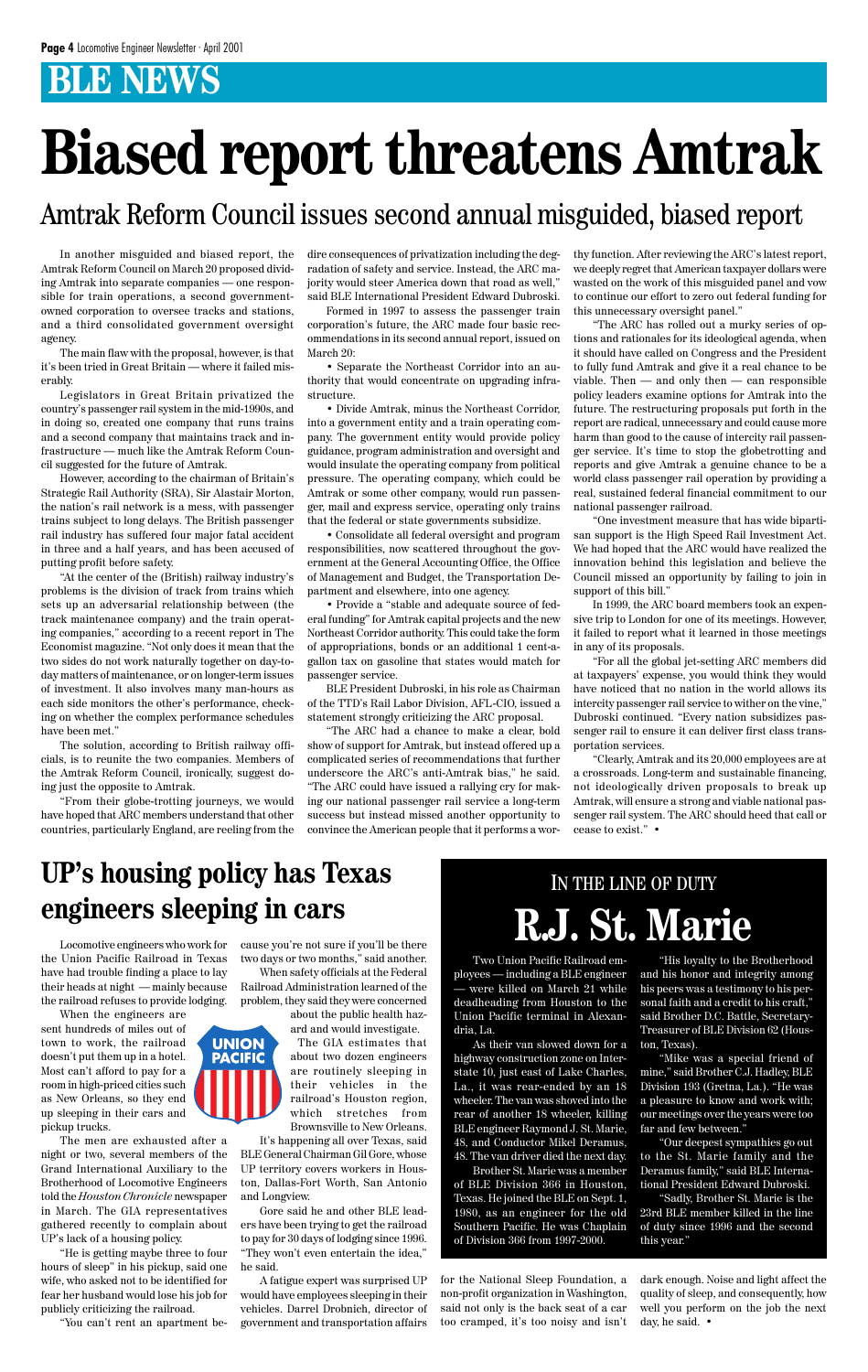The number of train derailments — like the recent Amtrak accident in Iowa that killed one person and injured 96 others have increased by nearly 20 percent over the past four years.

Both the Federal Railroad Administration and the Department of Transportation's Inspector General have found poorly maintained track and inadequate inspections by the railroads could be partly to blame.

The number of railroad industry inspectors has been reduced and the federal and state governments have only 550 people to make sure that the industry is adequately checking 230,000 miles of track.

FRA's Associate Administrator for Safety, George Gavalla, said the agency has focused its efforts on heavily used tracks and rail yards, and all tracks that carry passengers and hazardous materials. On those tracks, accidents are down, he said. Many of the derailments occur in yards when crews assemble train cars.

Overall, FRA statistics show that the number of derailments on all tracks and rail yards rose by 18 percent between 1997 and 2000, from 1,741 to 2,059.

"Like any big business, railroads will try to cut corners," said Steven Moss, a partner in the California consulting firm of M. Cubed, which studies transportation safety. "They allow their track and other stock to depreciate and get rundown and don't make their proper safety investments until they are forced to do so."

The rise in derailments was addressed March 29 at a House railroads subcommittee hearing.

"When those kinds of numbers are up, rail passengers and the general public could be at

risk," said the subcommittee chairman, Rep. Jack Quinn (R-NY).

The FRA has come under fire as well. In January, the Department of Transportation Inspector General, who is examining FRA's safety program, noted "shortfalls in... enforcement of identified safety deficiencies, such as widespread track defects."

Acting Federal Railroad Administrator Mark Lindsey said the safety program was still a work in progress.

"Like all programs of this nature, it continues to be refined as strengths and weaknesses are identified," he said.

Rail labor officials raised questions about general safety and maintenance on the Burlington Northern Santa Fe Railway following a fatal Amtrak train derailment on BNSF tracks near Nodaway, Iowa, on March 18.

NTSB investigators are targeting a broken 16-foot temporary rail patch as the possible cause of the derailment, which killed one person and injured more than 90, three of them seriously. BNSF had installed the rail patch within the past month.

Raising concerns were officers of the Brotherhood of Maintenance of Way Employes, whose members inspect and repair the rail lines.

"We have had a tremendous reduction in the number of maintenance of way forces, not only in that area but across the whole BNSF," Dave Joynt told the *Omaha World-Herald* newspaper. Brother Joynt is general chairman for BMWE members who work for Burlington Northern in Iowa, Nebraska and several other Midwestern and Western states.

He said 600 to 700 of the union's members in his region have been furloughed by the railroad, although thousands remain on the job.

"The railroads aren't doing so great," Joynt said. "Their stock's been down. They have made their reductions for economy reasons... They've cut some of the core section people who maintain these (rail) corridors throughout the winter."

Several BLE members

who work in Iowa said when they first learned of the March 18 derailment, they knew right away it took place in Nodaway, even before the location had been revealed to them. They said they knew the piece of track in question was not safe, but refused to give their names for fear of

retribution by front-line BNSF managers.

One BLE member said he reported the unsafe track to a BNSF roadmaster and advised it needed to be investigated. The BNSF roadmaster responded by stating that maybe it was the BLE member — and not the track — that needed the investigation.

"This type of harassment should have been eliminated through the SACP process," said BLE International President Edward Dubroski. "Unfortunately, the SACP process on that property has been disappointing, and we have begun receiving troubling reports that SOFA safety audits are being used as a disciplinary tool in some areas."

Ted Turpin, who is heading the National Transportation Safety Board investigation into the Amtrak derail-

> ment, said officials are trying to determine whether the temporary piece of rail caused the accident or whether it broke during the derailment.

> He said the rail break occurred in a location where Burlington Northern had recently repaired the track because the old rail had a defect.

Fifteen cars on a freight train derailed near Stanton, Iowa, on Dec. 13, apparently because a welded piece of a switch failed, causing a train wheel to go off the track and derailing the cars, Hiatte said.

On New Year's Eve, part of a coal train derailed near Red Oak, Iowa, apparently because an overheated wheel bearing caused the wheel to fail and a coal car to drop down onto the road bed, he said.

A March 3 switching accident on the Burlington Northern in Willmar, Minn., claimed the life of a switchman, UTU member Terry Weyh. •

# **BNSF challenged on safety**

### Union members question railroad's committment to safety following fatal Amtrak derailment on BNSF tracks in Iowa

### Unmaintained tracks cause derailments to increase by 18%

NJ Transit failed to alert the Federal Railroad Administration to dozens of accidents and injuries involving its train employees and passengers in 2000, violations that could result in fines as high as \$297,000.

The 91 violations, which were uncovered during a review conducted over the past few months, have prompted the FRA to take the unusually harsh step of ordering an audit for all of NJ Transit's safety records for the next three years, said FRA spokesman Mike Purviance.

On March 12, BLE International President Edward Dubroski said the NJ Transit case exposes a trend that is common throughout the rail industry.

"This is most unfortunate news," said President Dubroski. "We also have learned, as a result of the suit to stop genetic testing on the BNSF, that there may be systematic non-reporting of occupational injuries by a number of major U.S. railroads. We urge the FRA to do

everything possible to uncover under-reporting of injuries and impose appropriate penalties against violators of federal regulations."

NJ Transit officials issued a two-page statement on the report.

"NJ Transit accepts the results of the report issued by the Federal Railroad Administration and we will fully that NJ Transit was more comply with their recommendations regarding our record-keeping procedures," said the statement. "In fact, NJ Transit has already implemented changes to improve our administrative systems.

"Safety has always been and will continue to be the number one priority at NJ Transit," the statement continued.

BLE officers and members, who cooperated with FRA investigators, said the audit's findings exposed NJ Transit's practice of not reporting injuries in order to protect its safety statistics and win national awards.

"The guys with the sharpened pencils win those

awards," said Bob Vallochi, BLE General Chairman. "They're all bogus."

NJ Transit spokeswoman Penny Bassett Hackett said the agency still would win national safety awards for last year even with the additional injuries and incidents reported.

The auditors determined

than just lax in its recordkeeping, finding that 28 of the 91 violations were for deliberately not reporting injuries or incidents.

On March 8, the FRA presented NJ Transit with its findings of "significant noncompliance" with regulations for keeping and filing safety records. The violations included:

• 40 cases of not recording accidents or incidents involving rail equipment;

• 23 violations for willfully not reporting on-duty employee injuries;

• 14 cases of not reporting passenger injuries;

• Seven cases of not recording accidents that involved human error;

• Three violations for willfully not reporting offduty employee injuries;

• Two cases of willfully not recording injuries in an incident record;

• One case of submitting a late report; and

• One case of not reporting an accident.

Previous audits of NJ Transit's safety records resulted in 32 violations each in June 1997 and August 1999, said Purviance. He could not ascertain whether any fines were issued in those cases. The auditors' recommendation on March 11 for \$297,000 in fines against NJ Transit will be reviewed by the FRA's chief counsel's office before the penalties are levied, Purviance said.



Vallochi said he has complained to NJ Transit administrators for years about inaccurate injury records.

"You know what they do, they pay guys to stay home and they put them on what they call 'light duty,' this way they don't have to report the injury," said Vallochi. •

### **NJ Transit faces \$297,000 in FRA fines** Railroad accused of massive accident, injury cover-up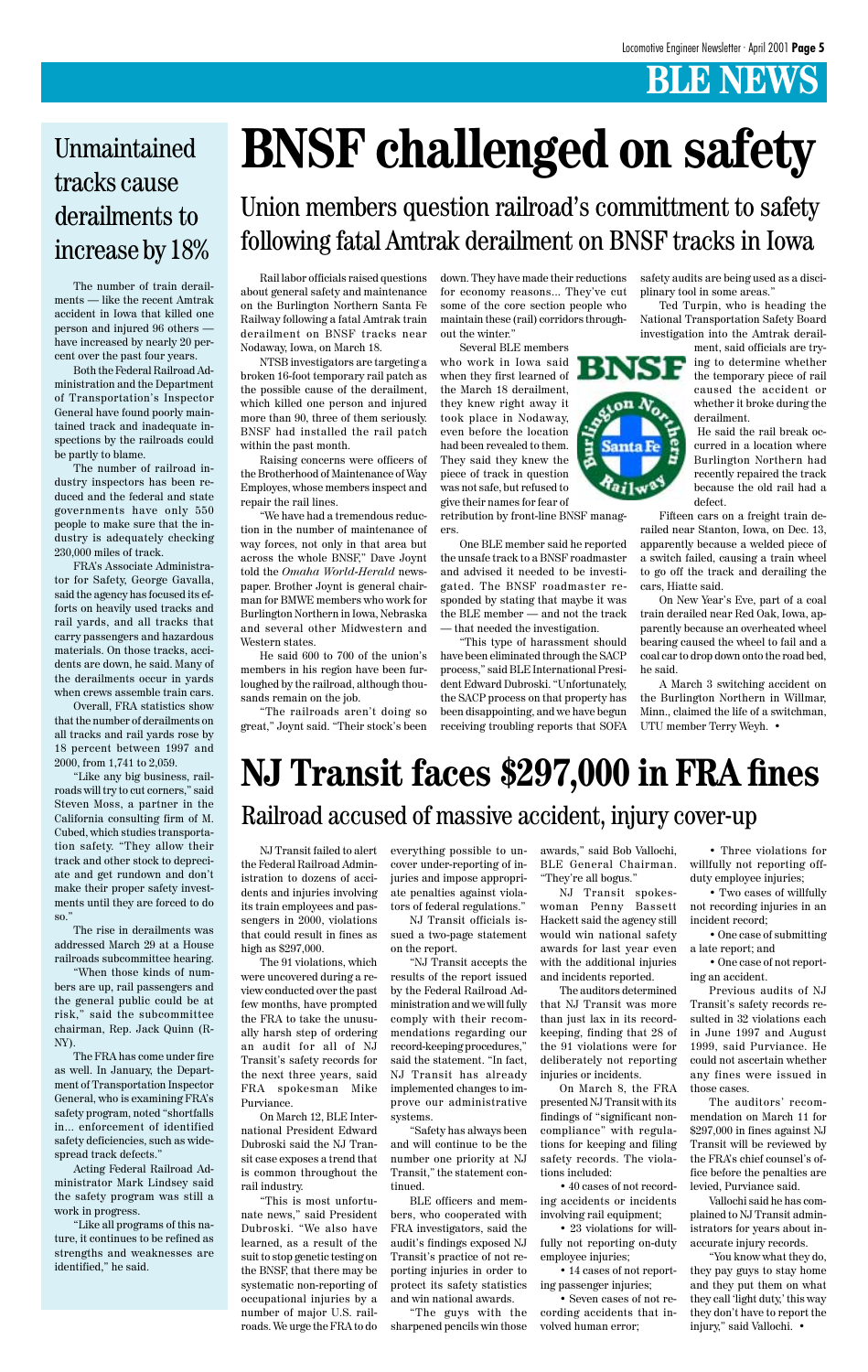At recent meetings with the Railway Labor Organizations constituting the Policyholder under GA-23111, a detailed study of the premiums and benefit payments under the various Plans was made. It was agreed that the following payment rate changes would be made for coverage effective June 1, 2001 (payment for June coverage is due May 20th).

**Plans A & B** — There will be no changes in the monthly payment rates.

**Plan D** — The monthly payment rate for coverage will increase from \$190 to \$225.

**Plan C** — The monthly payment for:

• employees or dependents increases from \$285 to \$295.

• each student child remains at \$50.

• each incapacitated child increases from \$130 to \$140.

**Plan F** — The monthly payment rate will increase from \$102 to \$110.

**Plan E** — The monthly payment rate will increase from \$103 to \$120.

Answers to Important Questions about these changes

**Q. Why do the premiums go up every year?**

A. UnitedHealthcare examines the amount of benefits paid out each year for each plan under GA-23111 along with the estimated impact of health care inflation. The premium rates depend on the level of benefits paid out. As more benefits are paid out, the premium rate must also increase at a similar rate.

For all Plans under GA-23111, the increased use of services and the inflation in medical care costs resulted in higher payment rates. For Plan D, the change is caused primarily by the cost of prescription drug coverage (see next question). **Q. Why is the premium for Plan D going up \$35 while the premium for Plan F is only increasing \$8?** A. Plan D and Plan F provide the same benefits except that Plan D provides coverage for prescription drugs and Plan F does not. The difference in the rate increases under these two plans is caused, to a great extent, by the cost of the prescription drug benefit. About 50% of the total amount of benefits that are paid out under Plan D are for prescription drugs. In recent years, the benefits paid for Plan D prescription drugs have increased at a rate of about 20% per year. These increases

## **Slight rate increases effective June 1**

**Please complete this reservation form and return with one night's deposit by May 25, 2001**

**Note:** Rooms will not be held for the Brotherhood of Locomotive Engineers after this date. Reservations will be taken on a space availability basis only.

**Send This Form To:** Callaway Gardens, P.O. Box 2000 Highway 27 South, Pine Mountain, GA 31822

**Please indicate number of accommodations desired: Callaway Gardens Inn**

 $$96.00 + Tax$ , Per Inn Room Per Night, Based on Single or Double Occupancy

All rooms are subject to a one-time surcharge of \$13.00 per person for the length of stay up to seven (7) days: \$6.50 per child 6-12 years of age. This surcharge includes gate admission to Callaway Gardens. (Optional)

### **Brotherhood of Locomotive Engineers 74th Annual Southeastern Meeting Association June 24, 2001-June 29, 2001 Callaway Gardens Hotel Registration Form**

#### **NOTE: RESERVATIONS WILL NOT BE HELD WITHOUT A ONE NIGHT'S DEPOSIT.**

Please enclose a check or money order, payable to Callaway Gardens, or you may apply the deposit to an American Express, Master Card, Visa or Discover card amount. Please indicate amount enclosed or account number. Credit card deposits will be processed upon receipt.

|  |  | Deposit amount enclosed: |
|--|--|--------------------------|
|--|--|--------------------------|

Credit card number: Expiration Date:

Signature:

Please note: Reservations may be canceled, or stay shortened, up to seven days prior to arrival; cancellations or shortened stays made within seven days of check-in or after arrival will result in forfeiture of your deposit.

> 4 PM CHECK IN \*\*\*\* 12 NOON CHECK-OUT NO PETS ALLOWED IN ACCOMODATIONS 1-800-CALLAWAY FAX: (706) 663-5090

are influenced by the number of people who get prescriptions, the number of prescriptions they fill and the cost of each prescription. We expect the prescription drug benefits to continue to increase 20% next year, which is the major factor impacting the Plan D payment rates.

**Q. Why is there a deductible on my prescription drug purchases from the pharmacy?**

A. In spite of the advantages of using the mail order pharmacy benefit, many members continue to purchase drugs at the local pharmacy that could be obtained through the mail. This activity increases the cost of the prescription drug benefit because it costs less to purchase drugs through the mail than it does to provide them through the local pharmacy. A deductible and co-insurance was added to

discourage this and encourage the use of the mail order pharmacy benefit.

**Q. Can I change from Plan D to Plan F or from Plan F to Plan D?**

A. You cannot change plans until an open enrollment period. The next open enrollment period is currently planned for December 2002, with changes effective on January 1, 2003.

**Q. Will GA-23111 benefits change?**

A. At this time no benefit changes are planned. However, if costs continue to rise, changes in plan benefits may be needed to help control the cost of the plans.

*(Editor's Note: To contact United Healthcare, write: Railroad Accounts, 450 Columbus Blvd., P.O. Box 150453, Hartford, CT 06115- 0453).* •



### United Healthcare announces new coverage costs for GA-23111 policyholders

**Send This Form To:** Callaway Gardens P.O. Box 2000 Highway 27 South Pine Mountain, GA 31822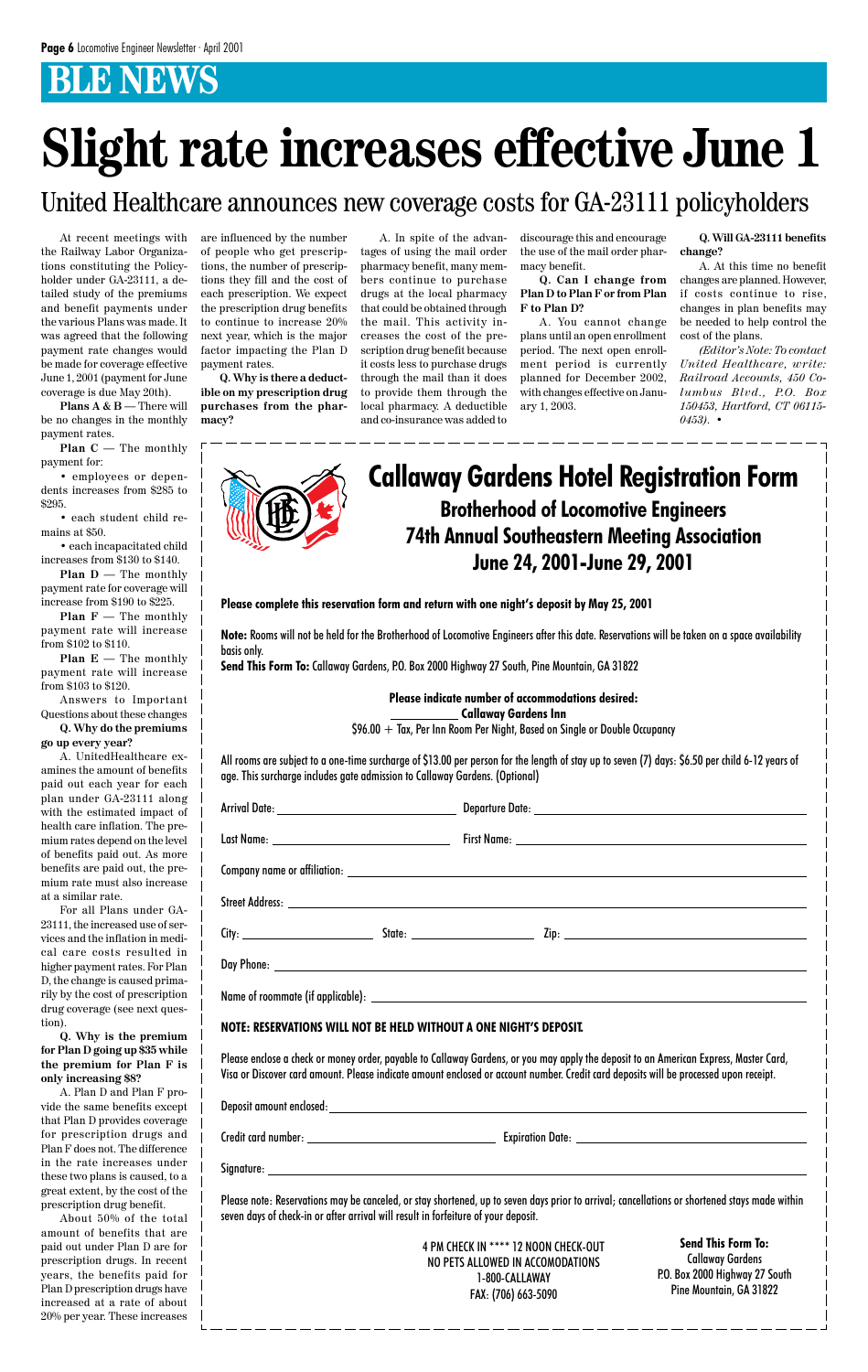**Callaway Gardens Inn, (800) 225-5292, Pine Mountain, Ga.**

| Spouse's Name:_________________________GIA Title: _________________________Division: _________________________ |                                                      |  |  |  |  |
|----------------------------------------------------------------------------------------------------------------|------------------------------------------------------|--|--|--|--|
| Number of Children Attending: _______________________Desire Childcare? Yes _____ No ____                       |                                                      |  |  |  |  |
|                                                                                                                | Interested Activities (Please indicate by checking): |  |  |  |  |
| Golf _____________ Sightseeing ______________ Shopping _______ Crafts/Antiques ____________________            |                                                      |  |  |  |  |
| Baseball Game (Braves/Red Stix, pending schedule)________________________________                              |                                                      |  |  |  |  |
| Bike Riding ______________Canoeing _________ Paddle Boats ______________Steam Train Ride _______               |                                                      |  |  |  |  |
| Wild Animal Park _________ Roosevelt Little White House _______ Skeet/Trap Shooting ___________                |                                                      |  |  |  |  |
| Callaway Gardens Tour _____________ Atlanta Zoo _____ Underground Atlanta ______________                       |                                                      |  |  |  |  |
|                                                                                                                |                                                      |  |  |  |  |
| <b>Lodging Preference</b>                                                                                      |                                                      |  |  |  |  |
| Callaway Inn_______*Cottage _________ *Villa ________                                                          |                                                      |  |  |  |  |
| Convention Rate \$96.00 per night apply to rooms at Callaway Inn                                               |                                                      |  |  |  |  |

Any questions concerning the 2001 BLE/GIA SMA convention can be directed to W.J. Spriggs Jr. (Chairman) by calling (706) 989-3607 (home) or (706) 989-0064 (BLE office) or e-mail  $<$ WJSPRIGGS@aol.com $>$ .

\* Inquire for rate.

**Fees**

Activity Fee: \$50.00 per person attending BLE/GIA SMA. SMA Dues \$20.00 per BLE Member — not included in activity fee.

**Mail this pre-registration form and activity fees to:**

W.J. Spriggs Jr. SMA Chairman P.O. Box 8511 Columbus, GA 31908

(Make checks payable to W.J. Spriggs Jr.-Chairman SMA 2001)

| <b>74th Annual SMA Pre-Registration Form</b>        |
|-----------------------------------------------------|
| <b>Brotherhood of Locomotive Engineers</b>          |
| <b>74th Annual Southeastern Meeting Association</b> |
| June 24, 2001-June 29, 2001                         |
|                                                     |

### **May 25 deadline approaches for SMA 2001**

Members can also e-mail him at: wjspriggs@aol.com.

SMA Chairman W.J. "Bubba" Spriggs invites everyone to Georgia for some good old fashioned southern hospitality at the 74th annual BLE-GIA Southeastern Meeting Association.

Division 779 and BLE members throughout the state of Georgia are hosting the event, to be held in Pine Mountain, Ga., at beautiful Callaway Gardens.

Members planning to attend the convention have until May 25 to make hotel reservations and take advantage of

discounted room rates.

The form on Page 6 of this issue has been provided for your convenience in making hotel reservations. Please mail completed hotel registration forms to Callaway Gardens.

Registration for the 74th annual SMA begins on June 24. The formal banquet is the evening of June 28, so it is recommended that guests check out of their rooms the morning of June 29.

Members who have not already done so are encouraged to pre-register for the SMA by

using the form provided below. Please mail completed SMA pre-registration forms to Brother Spriggs at the address provided on the form.

There's something for the whole family at Callaway Gardens, including fishing and boating, golfing at three PGA caliber courses, an amusement park, the Florida State University Flying Circus, bicycle trails, and a Gun Club that includes skeet, trap and sporting clays.

Members with questions can contact Brother Spriggs by calling (706) 989-0064, or writing: P.O. Box 8511, Columbus, GA 31908.

Once again, the hotel reservation deadline is May 25, and members should use the pre-registration form provided on Page 6 of this issue.

Members with questions can contact Callaway Gardens at: (800) CALLAWAY, or online at: www.callawaygardens.com.

A tentative schedule of events is published below for your convenience.

**2001 SMA Tentative Schedule (Subject to Change)**

**Sunday, June 24** Registration (location TBA) Hospitality suite open

#### **Monday, June 25 Opening Day**

7:00-8:30: Breakfast (registered guests must show identification) 9:00-11:45: Opening meeting Noon-2:30: Lunch/legal fair 2:45-3:30: United Healthcare 3:40-4:30: Federal Railroad Administration 4:40-5:30: Railroad Retirement Board

#### **Tuesday, June 26**

7:00-8:30: Breakfast, briefing on daily events 9:00-11:45: Closed meeting, BLE-GIA, International officers Noon-1:00: Lunch 1:15-2:45: General Committee meetings 3:00-4:45: State Legislative Board meetings 6:00-midnight: Barbecue din-

#### ner in honor of retired locomotive engineers

#### **Wednesday, June 27 Open Day**

7:00-8:30: Breakfast, briefing on daily events 9:00-9:30: Prepare for golf tournament (pre-registration) 10:00-5:00: Golf tournament (Callaway Gardens course) 10:00-5:00: Fishing, skeet, tour Callaway Gardens, and various other activities 5:00: Open evening

#### **Thursday, June 28 Workshops**

7:00-8:30: Breakfast, briefing on daily events 9:00-noon: Local chairmen's workshop 9:00-10:00: Merrill Lynch (401k presentation) 9:00-noon: Secretary-Treasurer workshop Noon-1:00: Lunch 1:00-2:30: Workshop for all delegates to International Convention 2:45-5:00: SMA business meeting (bylaws, election of officers, selection of 2003 site, etc.) 6:30-midnight: Banquet, dinner, dancing, live entertainment

**Friday, June 29** Check out by noon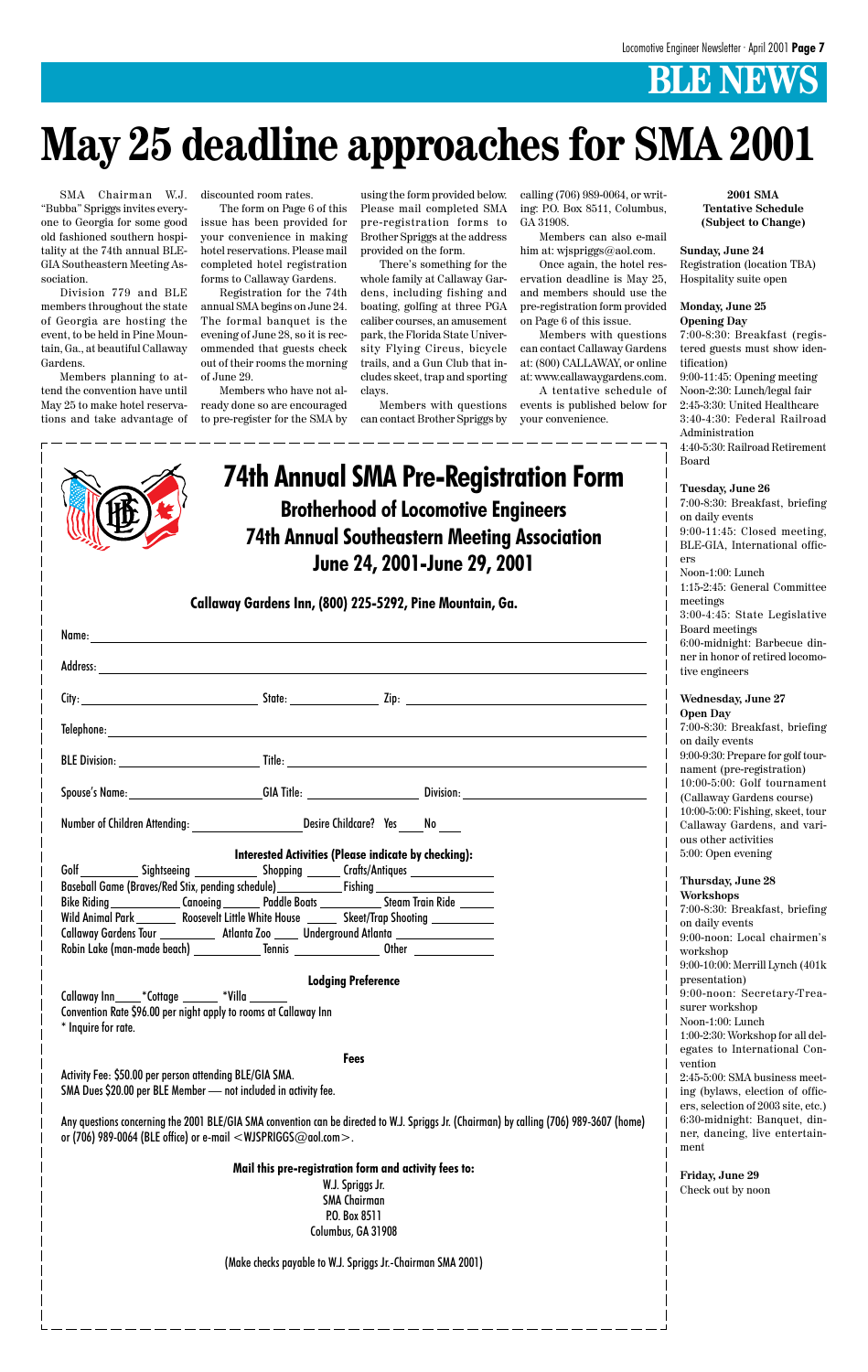Bush's statements.

"The Committee is disappointed by the statement concerning the Railroad Retirement system in the FY 2002 President's Budget," the letter states. "This statement implies that the Railroad Retirement system is receiving massive federal subsidies and is not capable of meeting its future pension obligations. This is not true. According to the most recent actuarial valuation, the railroad retirement system will not experience any cash flow problems for the next 75 years under the most likely economic assumptions. Railroads and their employees pay a very heavy payroll tax burden to fund the system, which, as a result, is financially sound. These payroll taxes have produced significant reserves for the system — over six years worth of full benefit payments. This healthy reserve is one of the bases for, and would be protected by, the railroad retirement reform legislation approved 391- 25 by the House last fall and which this Committee will consider in the near future."

Last year in the 106<sup>th</sup> Congress, H.R. 4844 passed the House by a 391-25 majority and had the support of 83 Senators. However, it was killed in committee by three ultra-conservative Senators — Pete Domenici (R-NM), Phil Gramm (R-TX) and Don Nickles (R-OK) — who successfully convinced Senate Majority Leader Trent Lott (R-MS) to hold the bill from consideration by the full Senate. H.R. 1140 is identical to last year's H.R. 4844, and contains all the benefit improvements originally agreed to by rail management and labor — long-needed improvements in the surviving spouse benefit, full retirement annuity at age 60 with 30 years of service, elimination of artificial caps on benefits, vesting after five years instead of 10, and provisions that require the carriers to insure future fund solvency with future tax increases if necessary. See page 9 of this issue for list of co-sponsors and related infor-

If President Bush's apparent threats come to fruition, it will mark the second year in a row the Railroad Retirement legislation has been killed by partisan politics.

mation.

### Bush's budget statements threaten H.R. 1140, S. 697

#### H.R. 1140 Continued from Page 1

A group of seven rail labor unions and six freight railroads reached agreement on March 21 to end the practice known as "cram down," the Surface Transportation Board-approved practice of overriding collective bargaining agreements in approving railroad mergers.

All signatories agreed to abide by the agreement until its terms are enacted into law, with all signatories actively supporting such legislation.

Under the new agreement, if there is a consolidation or coordination of work, then the union(s) involved will decide which agreement will apply if more than one applies.

In addition, when seniority rosters integrated, the carrier must give deference to the seniority integration plan developed by the union(s).

The unions signing on to the agreement were the Brotherhood of Locomotive Engineers, Brotherhood of Maintenance of Way Employes, Brotherhood of Railroad Signalmen, International Association of Machinists and Aerospace Workers, Sheet Metal Workers International Association, Transportation Communications International Union (including TCU's Carmen's Division) and Transport Workers Union. The carrier group included Burlington Northern Santa Fe, Canadian Pacific, CSX Transportation, Kansas City Southern, Norfolk Southern and Union Pacific.

Full text of the agreement is available on the BLE website at:

http://www.ble.org/pr/pdf/ cramdown.pdf

### **Rail labor, carriers reach 'cram down' deal**

### **NEWS BRIEFS**

#### 'Right to work' bill introduced in House

On March 20, a group of conservative members of the House of Representatives, led by Bob Goodlatte of Virginia, introduced a "National Right-to-Work" bill.

The bill, H.R. 1109, seeks to amend both the National Labor Relations Act and the Railway Labor Act.

#### **Transportation** unions remain strong

In "right to work" states, workers may choose not to pay fees to the union but the union still is required to represent them. "Right to work" laws, long-promoted by antiworker, anti-union organizations, threaten to drain unions' financial resources and prevent unions from representing and protecting members.

According to the AFL-CIO, so-called "right to work" laws don't guarantee any new rights or create any new jobs or economic benefits. In the 21 states with such laws, wages are lower, poverty levels higher, more people have no health insurance and education spending per pupil is lower.

Bills similar to H.R. 1109 have been introduced on a statewide basis, but a na-

tional bill has not been previously introduced. •

Bush signs death warrant on new ergonomics rule

Big Business' multi-million dollar investment in the 2000 elections paid dividends March 6 and 7 when the U.S. Senate and House of Representatives passed legislation that killed ergonomics protections for workers.

The 56-44 Senate vote March 6 included six Democrats who sided with business, the Bush administration and all 50 Senate Republicans. The next day, 16

Democrats sided with all but

13 Republicans in a 223-206 vote that kills the Occupational Safety and Health Administration's workplace safety rule that could prevent 1.6 million repetitive stress injuries a year. President Bush signed the ergonomics standard's death warrant in late March.

Senators and representatives "hostile to the interests of working families rushed a naked political payoff to big business contributors who have opposed every effort to enact a standard protecting workers," said AFL-CIO President John Sweeney. •

### Herzog appeals 13(c) ruling

On March 23, Herzog Transit Services filed a Notice of Appeal to the D.C. Circuit Court of Appeals in its action against the Department of Labor.

In January, the U.S. District Court for the District of Columbia upheld the pro-labor decision of the former U.S. Secretary of Labor Alexis Herman to enforce section 13 (c) of the 1964 Mass Transportation Act.

Herzog Transit Services

had sought to bid on the operation of Bay Transit Authority's commuter rail services in the San Francisco area without being regulated by 13 (c).

The provisions of 13 (c) authorize the Secretary of Labor to condition certification of bids in order to protect collective bargaining and workers' rights. The court ruling held that this was a "fair and equitable" provision.

Herzog Transit Services wanted to be one of the bidders for the maintenance and running of the trains and, aware of the Department of Labor's (DOL) interpretation of regulations in the Massachusetts Bay

Transit Authority (MBTA) case from earlier in 2000, filed a lawsuit challenging the application of these regulations.

The BLE, along with the Firemen and Oilers, IAM, IBEW, TCU and UTU, intervened last fall in support of the Labor Department, and were granted intervenor status in mid-December.

In the MBTA case, the U.S. Department of Labor and the Federal Transit Administration warned MBTA contractor Bay State Transit Service that it was not complying with 13 (c).

The contractor disagreed and tried to litigate the issue, but the federal agencies threatened to cut off about \$200 million in funds immediately if the MBTA did not honor its 13(c) obligations. Amtrak's contracts to operate MBTA service have been renewed. •

Unions, struggling in many industries, are flying high on the nation's airlines and railroads.

Airline and railroad

workers are governed by the Railway Labor Act of 1926, which gives their unions an unusual amount of power although it's also more difficult for them to strike.

The RLA makes striking difficult because it requires extensive negotiations and allows the president and Congress to intervene.

But the RLA, combined with circumstances unique to transportation, has helped create much of the unions' strength. Among the reasons:

• Unlike unions in the private sector, there is no procedure for an employer to decertify a railroad or airline union, so once they're organized, they are there to stay.

• In other industries, unions have lost clout as companies move overseas, but airlines and railroads can't do that.

• Many airline and railroad employees — particularly pilots, mechanics and locomotive engineers — are not easily replaced, making it harder for employers to replace them if they walk out, experts say. •

#### Bush selects Rutter as FRA Administrator

WASHINGTON — President Bush on April 3 named Allan Rutter as head of the Federal Railroad Administration.

Rutter has been transportation policy director in the Texas governor's office since 1995, serving under Bush from 1995 until Bush resigned in December to assume the presidency. Since then, Rutter has served under Bush's successor, Texas Gov. Rick Perry.

Rutter was deputy executive director of the Texas High-Speed Rail Authority from 1990 to 1995. He served Texas Govs. Mark White and William Clements as a senior budget analyst from 1985 1990.

Rutter replaces acting FRA Administrator Mark Lindsey. •

OTTAWA — Insider trading documents reveal that Canadian Pacific Ltd. chairman, president and chief executive David O'Brien has been a heavy seller recently.

Documents filed the week of April 8 showed O'Brien netted \$2.6 million by selling 120,000 shares from Feb. 25 to Feb. 28. •

#### O'Brien sells more CP shares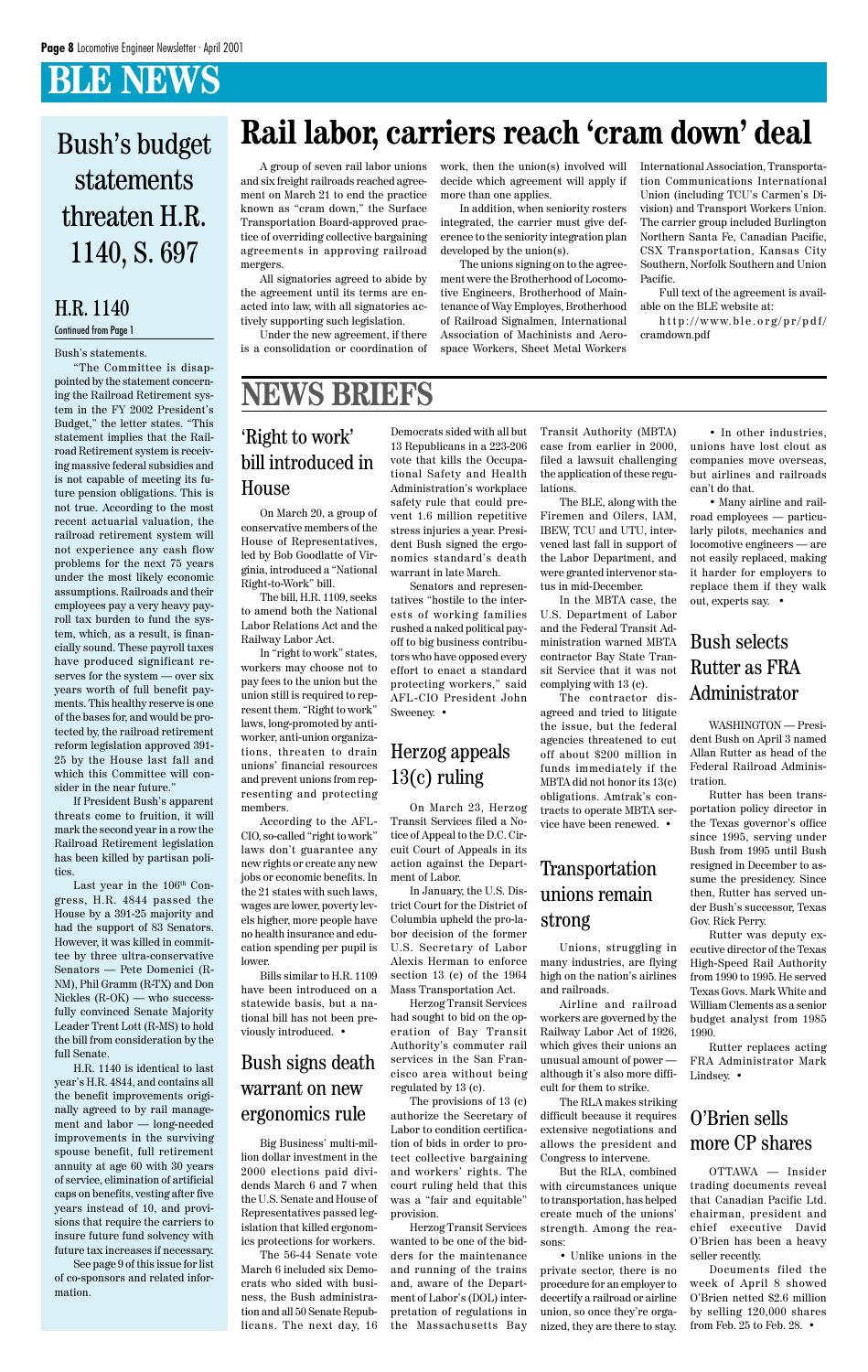As of April 10, there were 280 co-sponsors of H.R. 1140. They are listed here alphabetically by state, then by district.

#### **Alaska**

1. Young (R-AK-AL)\*#

#### **Alabama**

2. Callahan (R-AL-1) 3. Bachus (R-AL-6)# 4. Hilliard (D-AL-7)

**Arizona**

5. Pastor (D-AZ-2)

#### **Arkansas**

6. Berry (D-AR-1)# 7. Snyder (D-AR-2) 8. Hutchinson (R-AR-3)# 9. Ross (D-AR-4)

#### **California**

10. Thompson (D-CA-1) 11. Dolittle (R-CA-4) 12. Matsui (D-CA-5)+ 13. Miller, George (D-CA-7) 14. Lee (D-CA-9) 15. Tauscher (D-CA-10)# 16. Pombo (R-CA-11)# 17. Lantos (D-CA-12) 18. Stark  $(D-CA-13)+$ 19. Condit (D-CA-18) 20. Berman (D-CA-26) 21. Becerra (D-CA-30)+ 22. Roybal-Allard (D-CA-33) 23. Napolitano (D-CA-34) 24. Horn (R-CA-38)# 25. Baca (D-CA-42) 26. Filner (D-CA-50)#

56. Rush (D-IL-1) 57. Jackson (D-IL-2) 58. Lipinski (D-IL-3) $#$ 59. Gutierrez (D-IL-4) 60. Blagojevich (D-IL-5) 61. Hyde (R-IL-6) 62. Schakowsky (D-IL-9) 63. Weller  $(R-IL-11)$  + 64. Costello (D-IL-12)#

#### **Colorado**

27. DeGette (D-CO-1) 28. Udall, M (D-CO-2)

#### **Connecticut**

29. Simmons (R-CT-2)# 30. DeLauro (D-CT-3)

#### **Deleware**

31. Castle (R-DE-AL)

#### **District of Columbia** 32. Norton (D-DC-AL)#

#### **Florida**

33. Brown, C (D-FL-3)# 34. Crenshaw (R-FL-4) 35. Thurman  $(D-FL-5)+$ 36. Mica (R-FL-7)# 37. Keller (R-FL-8) 38. Davis, J (D-FL-11) 39. Foley (R-FL-16)+ 40. Meek (D-FL-17) 41. Wexler (D-FL-19) 42. Deutsch (D-FL-20) 43. Hastings (D-FL-23) **Georgia**

44. Bishop (D-GA-2) 45. Collins (R-GA-3)+ 46. McKinney (D-GA-4) 47. Lewis, J  $(D-GA-5)$  + 48. Isakson (R-GA-6) $#$ 49. Chambliss (R-GA-8) 50. Norwood (R-GA-10) 51. Linder (R-GA-11)

#### **Hawaii**

52. Abercrombie (D-HI-1) 53. Mink (D-HI-2)

#### **Idaho**

54. Otter (R-ID-1)# 55. Simpson (R-ID-2)# 119. Gutknecht (R-MN-1) 120. McCollum (D-MN-4) 121. Sabo (D-MN-5) 122. Luther  $(D-MN-6)$ 123. Peterson (D-MN-7) 124. Oberstar (D-MN-8)\* $#$ 

#### **Illinois**

65. Johnson (R-IL-15)#

66. Evans (D-IL-17) 67. LaHood (R-IL-18) 68. Phelps (D-IL-19) 69. Shimkus (R-IL-20)

#### **Indiana**

70. Visclosky (D-IN-1) 71. Roemer (D-IN-3) 72. Kerns (R-IN-7)# 73. Hill (D-IN-9) 74. Carson (D-IN-10)

#### **New Mexico** 153. Skeen (R-NM-2) 154. Udall,  $\dot{T}$  (D-NM-3)

#### **Iowa**

75. Leach (R-IA-1) 76. Boswell (D-IA-3)# 77. Ganske (R-IA-4) 78. Latham (R-IA-5)

#### **Kansas**

79. Moran (R-KS-1)# 80. Moore (D-KS-3) 81. Tiahrt (R-KS-4)

#### **Kentucky**

82. Whitfield (R-KY-1) 83. Lewis, R (R-KY-2)+ 84. Lucas (D-KY-4) 85. Rogers (R-KY-5) 86. Fletcher (R-KY-6)

#### **Louisana**

87. Jefferson (D-LA-2)+ 88. Tauzin (R-LA-3) 89. Cooksey (R-LA-5)# 90. Baker (R-LA-6)# 91. John (D-LA-7)

#### **Maine**

92. Baldacci (D-ME-2)#

#### **Maryland**

93. Gilchrest (R-MD-1)# 94. Ehrlich (R-MD-2) 95. Cardin (D-MD-3)+ 96. Wynn (D-MD-4) 97. Hoyer (D-MD-5) 98. Bartlett (R-MD-6) 99. Cummings (D-MD-7)# 100. Morella (R-MD-8)

#### **Massachusetts**

101. Olver (D-MA-1) 102. McGovern (D-MA-3)# 103. Frank (D-MA-4) 104. Tierney (D-MA-6) 105. Markey (D-MA-7) 106. Capuano (D-MA-8) 107. Moakley (D-MA-9) 108. Delahunt (D-MA-10)

#### **Michigan**

109. Stupak (D-MI-1) 110. Ehlers (R-MI-3)# 111. Camp (R-MI-4)+ 112. Barcia (D-MI-5)# 113. Upton (R-MI-6) 114. Kildee (D-MI-9) 115. Bonior (D-MI-10) 116. Conyers (D-MI-14) 117. Kilpatrick (D-MI-15) 118. Dingell (D-MI-16)

#### **Minnesota**

#### **Mississippi**

125. Wicker (R-MS-1) 126. Thompson, B (D-MS-3) 127. Shows (D-MS-4)

#### **Missouri**

266. Baird (D-WA-3)# 267. Hastings, D (R-WA-4) 268. Nethercutt (R-WA-5) 269. Dicks (D-WA-6) 270. McDermott (D-WA-7)+  $271.$  Dunn (R-WA-8) +

128. Clay (D-MO-1) 129. Akin (R-MO-2) 130. Gephardt (D-MO-3) 131. Skelton (D-MO-4) 132. Blunt (R-MO-7) 133. Emerson (R-MO-8) 134. Hulshof (R-MO-9)+ 272. Mollohan (D-WV-1) 273. Capito  $(R-WV-2)$ # 274. Rahall  $(D-WV-3)$ #

#### **Nebraska**

135. Bereuter (R-NE-1)# 136. Terry (R-NE-2)

#### 137. Osborne (R-NE-3)

#### **Nevada**

138. Berkley (D-NV-1)# 139. Gibbons (R-NV-2)

#### **New Hampshire** 140. Bass (R-NH-2)

**New Jersey** 141. Andrews (D-NJ-1) 142. LoBiondo (R-NJ-2)# 143. Saxton (R-NJ-3) 144. Smith, C (R-NJ-4) 145. Roukema (R-NJ-5) 146. Pallone (D-NJ-6) 147. Ferguson (R-NJ-7)# 148. Pascrell (D-NJ-8)# 149. Rothman (D-NJ-9) 150. Payne (D-NJ-10) 151. Holt (D-NJ-12)

152. Menendez (D-NJ-13)#

#### **New York**

155. Grucci (R-NY-1) 156. Israel (R-NY-2) 157. King (R-NY-3) 158. McCarthy (D-NY-4) 159. Meeks (D-NY-6) 160. Crowley (D-NY-7) 161. Nadler (D-NY-8)# 162. Weiner (D-NY-9) 163. Towns (D-NY-10) 164. Owens (D-NY-11) 165. Velazquez (D-NY-12) 166. Maloney (D-NY-14) 167. Rangel (D-NY-15)+ 168. Engel (D-NY-17) 169. Kelly (R-NY-19)# 170. Gilman (R-NY-20) 171. McNulty  $(D-NY-21)$  + 172. Sweeney (R-NY-22) 173. Boehlert (R-NY-23)# 174. McHugh (R-NY-24) 175. Walsh (R-NY-25) 176. Hinchey (D-NY-26) 177. Slaughter (D-NY-28) 178. LaFalce (D-NY-29) 179. Quinn (R-NY-30)\*#

#### **North Carolina**

180. Clayton (D-NC-1) 181. Etheridge (D-NC-2) 182. Jones (R-NC-3) 183. Price (D-NC-4) 184. Burr (R-NC-5) 185. McIntyre (D-NC-7) 186. Hayes (R-NC-8)# 187. Myrick (R-NC-9) 188. Watt (D-NC-12)

#### **Ohio**

189. Oxley (R-OH-4) 190. Gillmor (R-OH-5) 191. Strickland (D-OH-6) 192. Boehner (R-OH-8) 193. Kaptur (D-OH-9) 194. Kucinich (D-OH-10) 195. Tubbs-Jones (D-OH-11) 196. Brown (D-OH-13) 197. Sawyer (D-OH-14) 198. Pryce (R-OH-15) 199. Traficant (D-OH-17) 200. Ney (R-OH-18) 201. LaTourette (R-OH-19)#

#### **Oklahoma**

202. Carson (D-OK-2)# 203. Watkins (R-OK-3)+ 204. Watts (R-OK-4) 205. Istook (R-OK-5) 206. Lucas, F (R-OK-6)

#### **Oregon**

207. Wu (D-OR-1) 208. Walden (R-OR-2) 209. Blumenauer (D-OR-3)# 210. DeFazio (D-OR-4)# 211. Hooley (D-OR-5)

**Pennsylvania** 212. Brady (D-PA-1) 213. Borski (D-PA-3)#

#### 214. Hart (R-PA-4) 215. Peterson (R-PA-5) 216. Holden (D-PA-6)# 217. Welden, C (R-PA-7) 218. Sherwood  $(R-PA-10)$ # 219. Kanjorski (D-PA-11) 220. Murtha (D-PA-12) 221. Hoeffel (D-PA-13) 222. Coyne (D-PA-14)+ 223. Gekas (R-PA-17) 224. Doyle (D-PA-18) 225. Platts (R-PA-19)# 226. Mascara (D-PA-20)#

227. English  $(R-PA-21)$ +

#### **Rhode Island**

228. Kennedy (D-RI-1) 229. Langevin (D-RI-2)

#### **South Carolina**

230. Graham (R-SC-3) 231. Spratt (D-SC-5) 232. Clyburn (D-SC-6)

#### **South Dakota**

233. Thune (R-SD-AL)#

#### **Tennessee**

234. Jenkins (R-TN-1) 235. Duncan (R-TN-2)# 236. Clement (D-TN-5)\*# 237. Tanner (D-FL-8) + 238. Ford (D-TN-9)

#### **Texas**

239. Sandlin (D-TX-1)# 240. Turner  $(D-TX-2)$ 241. Sessions (R-TX-5) 242. Lampson (D-TX-9)# 243. Edwards (D-TX-11) 244. Reyes (D-TX-16) 245. Jackson-Lee (D-TX-18) 246. Gonzalez (D-TX-20) 247. Bonilla (R-TX-23) 248. Frost (D-TX-24) 249. Bentsen (D-TX-25) 250. Ortiz (D-TX-27) 251. Rodriguez (D-TX-28) 252. Green (D-TX-29) 253. Johnson (D-TX-30)#

#### **Utah**

254. Matheson (D-UT-2)#

#### **Virginia**

255. Davis, J (R-VA-1) 256. Scott (D-VA-3) 257. Goode (I-VA-5) 258. Goodlatte (R-VA-6) 259. Moran (D-VA-8) 260. Boucher (D-VA-9) 261. Wolf (R-VA-10) 262. Davis, T (R-VA-11)

**Vermont**

263. Sanders (I-VT-AL)

**Washington** 264. Inslee (D-WA-1) 265. Larsen (D-WA-2)

#### **West Virginia**

#### **Wisconsin**

275. Baldwin (D-WI-2) 276. Kind (D-WI-3) 277. Kleczka (D-WI-4)+ 278. Petri (R-WI-6) 279. Green (R-WI-8)

#### **Wyoming**

280. Cubin (R-WY-AL)

\*Original Sponsor #Member, T&I +Member, Ways and Means

As of April 10, there were 41 Senate co-sponsors of S. 697.

- 1. Hutchinson, Tim (R-AR)\*
- 2. Lincoln, Blanche L (D-AR)\*#
- 3. Biden, Joe (D-DE)
- 4. Carper, Thomas (D-DE) 5. Cleland, Max (D-GA)
- 
- 6. Miller, Zel (D-GA) 7. Craig, Larry (R-ID)\*
- 8. Crapo, Michael (R-ID)\*
- 9. Durbin, Richard (D-IL)
- 10. Bayh, Evan (D-IN)
- 11. Brownback, Sam (R-KS)\*
- 12. Roberts, Pat (R-KS)\*
- 13. Breaux, John (D-LA)\*#
- 14. Landrieu, Mary (D-LA)
- 15. Mikulski, Barbara (D-MD)\*
- 16. Sarbanes, Paul (D-MD)
- 17. Kerry, John (D-MA)\*#
- 18. Collins, Susan (R-ME)\*
- 19. Stabenow, Debbie (D-MI)
- 20. Dayton, Mark (D-MN) 21. Wellstone, Paul (D-MN)
- 22. Carnahan, Jean (D-MO)
- 23. Baucus, Max (D-MT)\*# 24. Burns, Conrad (R-MT)
- 

25. Hagel, Chuck (R-NE)\* 26. Nelson, Ben (D-NE) 27. Torricelli, Robert (D-NJ)\*# 28. Bingaman, Jeff (D-NM)\*# 29. Schumer, Charles (D-NY) 30. Conrad, Kent (D-ND)\*# 31. Dorgan, Byron (D-ND)# 32. Specter, Arlen (R-PA) 33. Reed, Jack (D-RI) 34. Chafee, Lincoln (R-RI) 35. Smith, Gordon (R-OR)\* 36. Daschle, Thomas (D-SD)\*# 37. Hatch, Orrin (R-UT)\*# 38. Warner, John (R-VA)\* 39. Murray, Patty (D-WA) 40. Byrd, Robert (D-WV) 41. Rockefeller, John (D-WV)\*#

\* — Original Cosponsor # — Member, Senate Finance Committee

### List of House, Senate co-sponsors of Railroad Retirement bills

The lists of names on this page are the members of Congress currently supporting the Railroad Retirement & Survivors' Improvement Act of 2001. In the Senate, this legislation is identified as S. 697, and in the House as H.R. 1140.

BLE and GIA members are asked to review these lists. If their member of Congress is not listed, then that individual should be contacted and asked to support S. 697 and/or H.R. 1140.

In early April, members of Congress returned to their home districts for the Easter Recess.

Home office contact numbers for Senators and Representatives can be found in the blue page section of your local telephone book. Members should also be able to find this information on the House and Senate websites.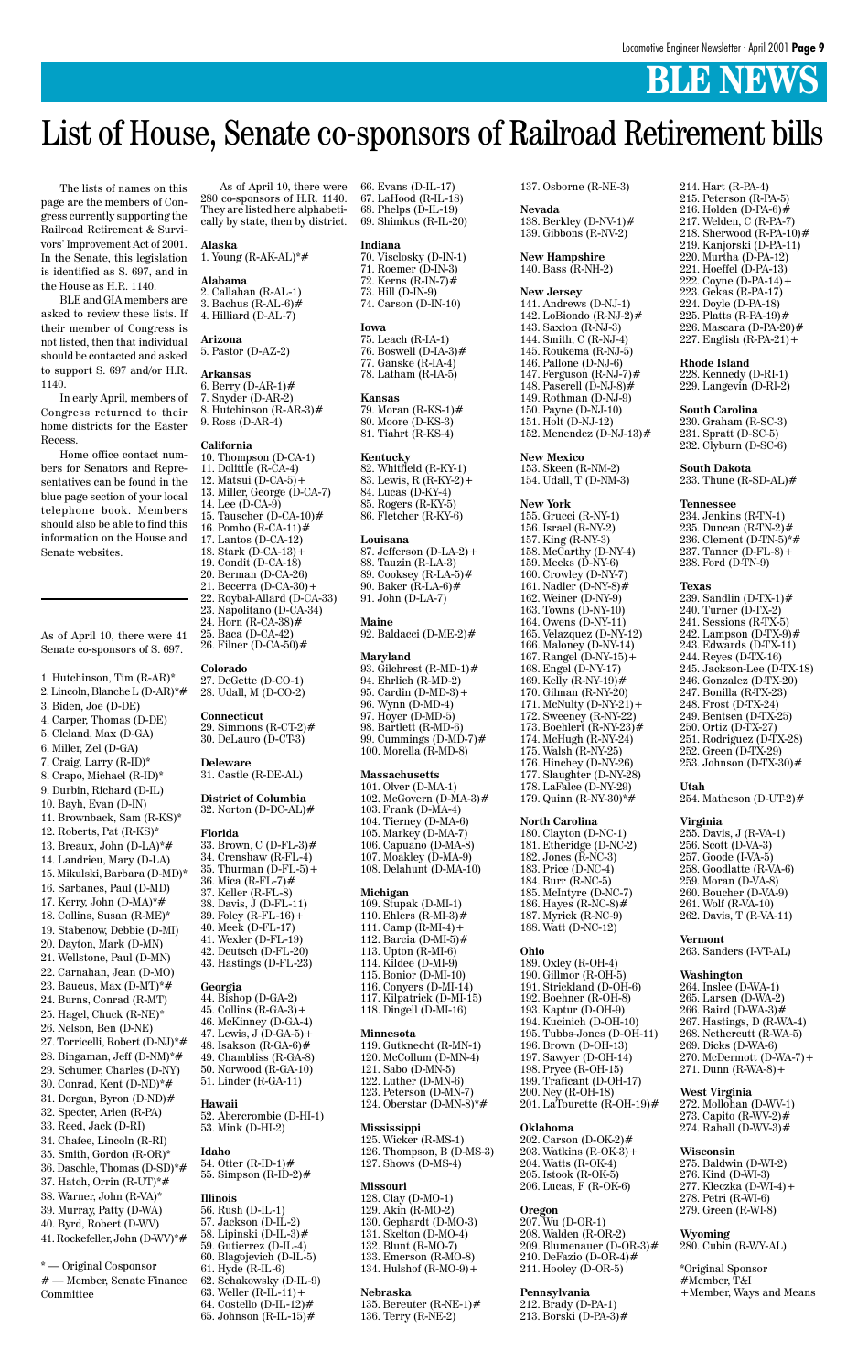Railroad Retirement Act spouse and widow(er) annuities (including divorced spouse, surviving divorced spouse and remarried widow(er) annuities) are subject to dual benefit reductions when social security benefits or dual railroad retirement annuities are also payable; and, such railroad retire-

ment benefits may be subject to reduction when certain public service pension payments are also due a spouse or widow(er).

Since the payment of a railroad retirement spouse or widow(er) annuity can be affected by entitlement to certain other government benefits, such dual entitle-

ment, if not reported to the Railroad Retirement Board, can result in benefit overpayments which have to be repaid, sometimes with interest and penalties. The following questions and answers describe how payments are adjusted by the Railroad Retirement Board for spouse and widow(er) annuitants entitled to public service pensions.

#### **1. What is considered a public service pension?**

A public service pension is any periodic benefit payment, as well as lumpsum payments made in lieu of periodic pension payments, based on an individual's own employment with a Federal, State, or local government unit. Some examples are pensions paid to teachers, police officers, and civil service personnel on the basis of age or disability. Full salary benefits paid to a retired or resigned judge under the Federal judiciary retirement system are also considered public service pensions.

However, the public service pension reduction law generally does not apply to a railroad retirement spouse or widow(er) annuity if the government job that the public pension is based on was covered under the Social Security Act on the last day of public employment. (A special rule applies to Federal employees who switch from the Civil Service Retirement System to the Federal Employees Retirement System.) In addition,

> most military service pensions and payments from the Department of Veterans Affairs will not cause a reduction; and a pension paid by a foreign government or an interstate instrumentality also has no effect on a

spouse or widow(er) annuity.

**2. What is the background of the public service reduction in spouse and widow(er) annuities and how does it affect such payments?** The public service pension reduction in railroad retirement spouse and widow(er) benefits was effected by 1977 social security legislation which also applied to the tier I portion of railroad retirement spouse and widow(er) annuities. Since a social security spouse or widow(er) benefit is reduced if the spouse or widow(er) is also entitled to a social security benefit based on her or his own earnings, it was considered equitable that a social security spouse or widow(er) benefit also be reduced for a public service pension based on the spouse's or widow(er)'s own nonsocial security earnings. The tier I portion of a railroad retirement annuity is based on railroad retirement and any nonrailroad social security credits acquired by an employee, is computed under social security formulas, and approximates what social security would pay if railroad work were also covered by that system. Tier I benefits are, therefore, reduced in the same manner as social security benefits when certain other benefits are also payable.

**3. How is the public service pension reduction applied to railroad retirement spouse or widow(er)'s annuities?**

For spouse and widow(er)s subject to the public service pension reduction, the tier I reduction is, under current law, equal to 2/3 of the amount of the public pension. The amount of the public service pension is the current gross amount, before any deductions for income tax withholding, Medicare premiums, health insurance or other benefits.

**4. Does the public service pension reduction law apply to all railroad retirement spouse or widow(er) annuities?**

The public pension reduction does not apply to a spouse or widow(er) who filed for and became entitled to her or

his railroad retirement annuity before December 1977, or to a spouse or widow(er) whose public pension is not based on her or his own earnings.

**5. Are there any other provisions that would exempt railroad retirement spouse or widow(er) annuitants from the public pension offsets?**

Railroad retirement spouse and widow(er) annuitants may also be exempt from the public pension reduction if both of two requirements are met.

The first requirement is that they began to receive or were eligible to receive their Federal, State or local government pension before December 1982. This means they must have met the age and service requirements for their pensions before December 1982, even though they did not apply for their pensions before then.

The second is that they meet all requirements for spouse and widow(er) benefits in effect under social security law in January 1977. At that time, for example, a divorced woman's marriage must have lasted at least 20 years, rather than 10 years as required today. Also, a husband or widower must have received at least one-half support from his wife.

Even if spouses and widow(er)s do not meet these criteria, they still may be exempt from the reduction beginning with railroad retirement benefits payable December 1982 if they received or were eligible to receive their Federal, State, or local government pensions before July 1, 1983; and they were receiving at least one-half support from their spouses at the time their spouses retired or died. This provision applies to men and women.

**6. Where can more specific information on how these pension offsets affect railroad retirement benefits be obtained?**

Individuals who may be affected should contact the nearest field office of the Railroad Retirement Board for information as to how their public service pensions could affect their railroad retirement benefits.



For the phone number or address of the nearest Board field office, BLE members should look in the telephone directory under "United States Government," or check with their local union official, rail employer, post office, or Federal Information Center.

Members can also find the address and phone number of the Board office serving their area by calling the automated toll-fee RRB Help-Line at (800) 808-0772 or by checking the Board's Web site at www.rrb.gov.

Most Board field offices are open to the public from 9:00 a.m. to 3:30 p.m., Monday through Friday. •

### When Railroad Retirement spouse and widow(er) annuities are subject to dual benefit reductions

### **North Dakota governor signs railroad taxi bill**

New legislation in the state of North Dakota will provide railroad workers with some of the strongest protection in the nation when it comes to train crew transportation.

On April 12, Governor John Hoven signed Senate Bill 2309 into law, which requires railroad crew transportation providers to carry \$1 million in underinsurance/uninsured motorist insurance.

BLE North Dakota State Legislative Board Chairman Mike Muscha reports that in the summer of 1998, BLE and UTU members joined forces, taking on the huge task of



North Dakota Governor John Hoven, center, signs a bill that provides \$1 million in uninsured and underinsured motorist coverage for contract carriers, the taxi companies that transport railroad workers in the state.

Seated, from left: Representative Robin Weisz; Governor Hoven; Senator Bob Stenehjem. Standing, from left: Rep. Clara Sue Price; UTU Legislative Director John Risch; Senator Dwight Cook; BLE State Legislative Board Chairman Mike Muscha; Senator David O'Connell; Rep. Kathy Hawken; and Seantor Howard Grumbo.

improving the safety and insurance standards of railroad crew transportation companies in North Dakota.

In the 1999 legislative session, a law was passed that mandated the North Dakota Highway Patrol to set safety standards for contract vans. Prior to that legislation, only vehicles carrying 15 or more persons were regulated. As a result, drivers of smaller contract vans could drive unlimited hours, and vans were subject to no greater scrutiny than a private vehicle.

The standards set by the highway patrol (18 pages) were some of the strongest in the U.S. for vehicles carrying 15 passengers or less. How-

ever, the weakness in the safety standard was inadequate uninsured and underinsured insurance. In the fall of 2000, the two unions went to work once again to increase the minimum insurance coverage levels.

Brother Muscha says the April 12 bill signing with Gov. Hoven was the final piece of the puzzle.

Muscha thanks his counterpart, UTU State Legislative Director John Risch, and all BLE and UTU legislative reps in the state for the victory.

He also thanked BLE First Vice-Chairman Ron Huff, S-T Dean Altringer and LRs John Olson and Cheri Bonebrake for their efforts. •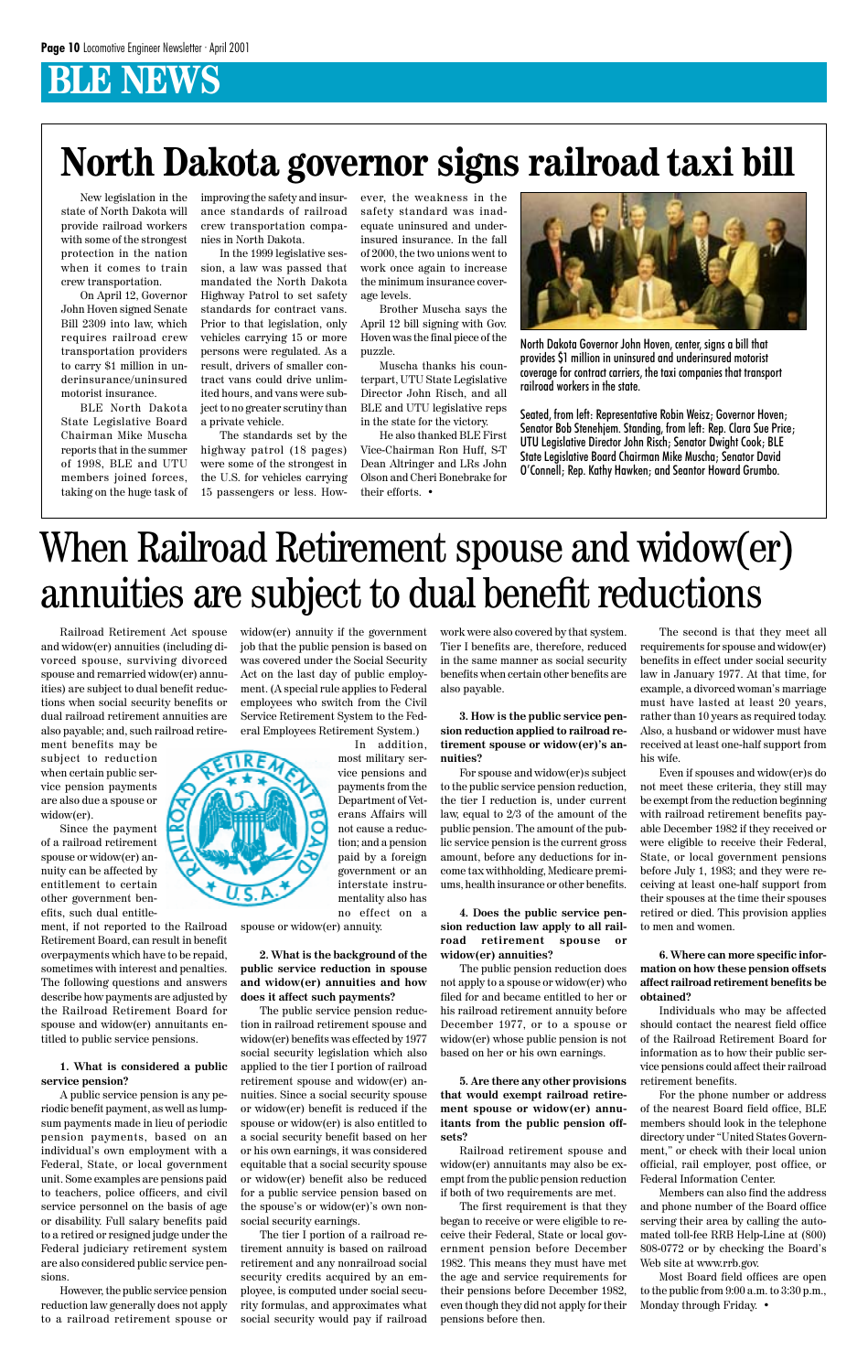| 2001 Brotherhood of Locomotive Engineers            |
|-----------------------------------------------------|
| <b>61st Annual International Western Convention</b> |
| <b>Registration Form</b>                            |

|  | Name: (Last) (Eirst)<br>(First) | (Union office held, if any) |
|--|---------------------------------|-----------------------------|
|  |                                 |                             |
|  |                                 |                             |
|  |                                 |                             |
|  |                                 |                             |
|  |                                 |                             |
|  |                                 | How Many = Total Cost       |
|  |                                 |                             |
|  |                                 |                             |
|  |                                 |                             |

| Name:<br>Name:<br>Name:       |   |                                                                                                                                   |                    |
|-------------------------------|---|-----------------------------------------------------------------------------------------------------------------------------------|--------------------|
| Name:                         |   |                                                                                                                                   |                    |
| Golf registration:<br>\$85.00 | X | <b>Number of Players:</b>                                                                                                         | <b>Total Cost:</b> |
|                               |   | Please make checks payable to <b>IWC 2001</b> and mail to:<br><b>Skip Colyer</b><br>507 Cortez Ct.<br>Fort Collins, CO 80525-2507 |                    |
|                               |   | Please make a separate check for golf fees. (No early discounts). Price includes continental breakfast.                           |                    |

### **2001 Brotherhood of Locomotive Engineers 61st Annual IWC Golf Registration Form**

Please list any players that you would like to play with or other players that you are registering. No steel spiked shoes.

### May 6 deadline looms for IWC hotel discount

Skip Colyer, Chairman for the 61st annual International Western Convention in Denver, Colo., advises that members have until May 6 to take advantage of specially arranged discount room rates for this year's convention. After the deadline, room rates will increase.

Brother Colyer encourages everyone to come to Denver for the "Mile High" convention from May 30 to June 2. A room rate of \$105 per night has been secured at the Hyatt-Regency Tech Center (7800 East Tufts Ave., Denver, CO 80237), good for three days before and after the convention.

Hotel reservations can be made by calling (800) 233-1234 or (303) 779-1234.



Reduced airline fares via United Airlines are available through Travel Organizers by calling (800) 283-2754.

Convention highlights include a golf tournament, tour of the Denver Mint, the Ocean Journey, Denver Botanical gardens, and a barbecue at the Colorado Railroad museum.

Those who register by April 30 will receive a 10% discount on all convention fees (except the golf tournament). Members can use the forms provided here for easy golf and convention registration; however, members must call the Hyatt-Regency Tech Center to make hotel reservations.

A tentative itinerary, which is subject to change, is provided below:

#### **Tentative Agenda 61st annual IWC Denver, Colo.**

**Tuesday, May 29, 2001** 10:00-6:00: Early Bird Registration

**Wednesday, May 30, 2001** 8:00-6:00: Registration 6:30-2:30: Golf Tournament 10:00-2:00: Tour of Ocean Journey 5:00-7:00: Reception by the pool

#### **Thursday, May 31, 2001** 7:00-9:00: Continental breakfast 7:00-9:00: Registration 9:00-11:00: Opening ceremonies and addresses by dignitaries

11:00-11:30: Presidential addresses (Dubroski/Windham) 11:30-1:00: Lunch provided 1:00-4:00: BLE closed meeting 5:00-11:00: Bus to Central City-Blackhawk Casinos

#### **Friday, June 1, 2001**

7:00-9:00: Continental breakfast 9:00-10:30: Dr. Nelson Powell (sleep deprivation) 9:00-12:00: S/T, L/C workshops 10:30-11:00: Coffee break 11:00-12:00: FRA speaker 12:00-2:00: Lunch provided by

### **BLE NEWS**